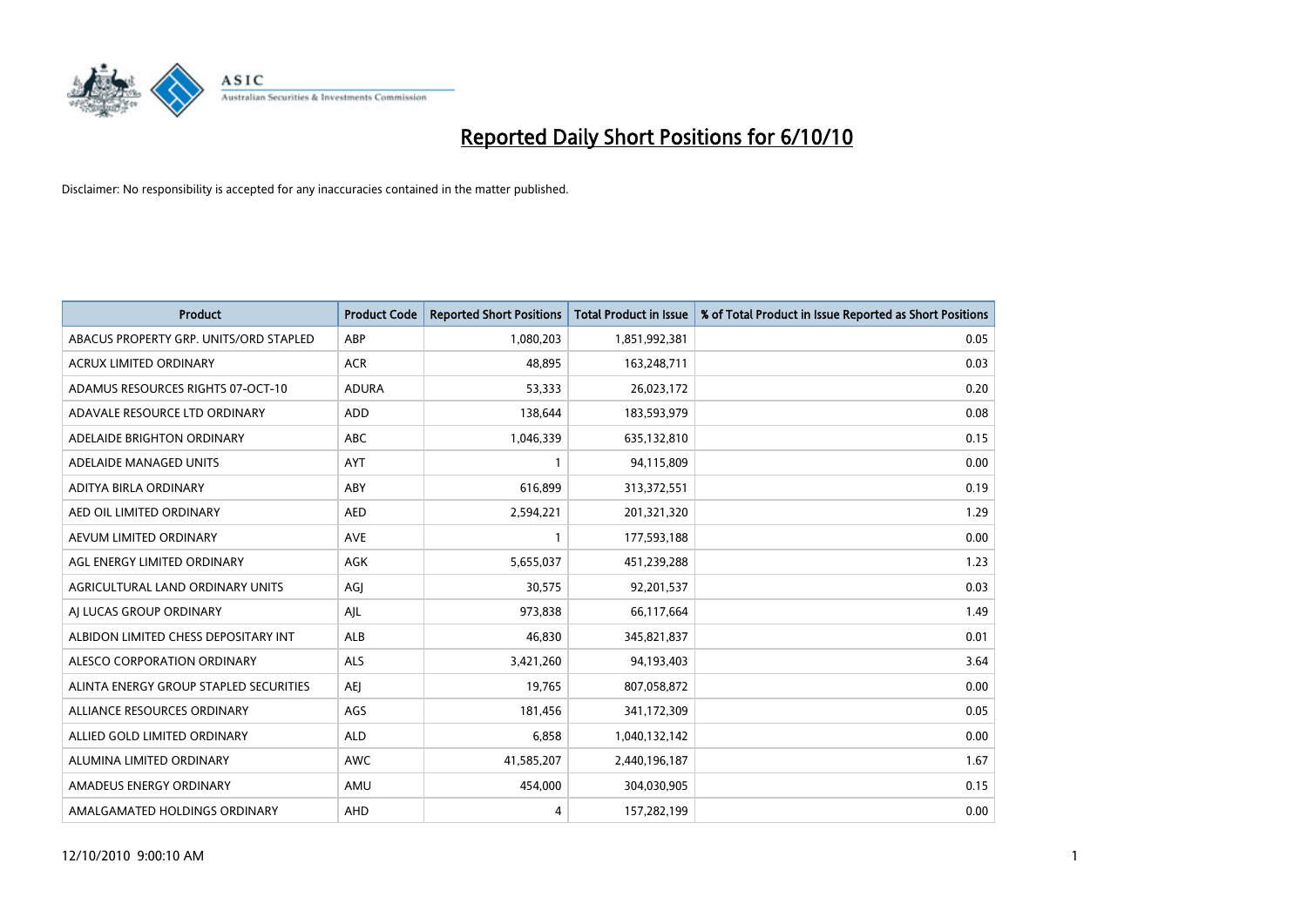

| <b>Product</b>                          | <b>Product Code</b> | <b>Reported Short Positions</b> | Total Product in Issue | % of Total Product in Issue Reported as Short Positions |
|-----------------------------------------|---------------------|---------------------------------|------------------------|---------------------------------------------------------|
| AMCOR LIMITED ORDINARY                  | <b>AMC</b>          | 1,151,337                       | 1,222,672,070          | 0.08                                                    |
| AMP LIMITED ORDINARY                    | AMP                 | 25,312,684                      | 2,071,925,423          | 1.19                                                    |
| AMPELLA MINING ORDINARY                 | <b>AMX</b>          | 7,516                           | 198,225,108            | 0.00                                                    |
| ANDEAN RESOURCES LTD ORDINARY           | <b>AND</b>          | 39,937                          | 543,257,867            | 0.00                                                    |
| ANSELL LIMITED ORDINARY                 | <b>ANN</b>          | 1,277,057                       | 132,894,402            | 0.95                                                    |
| ANTARES ENERGY LTD ORDINARY             | <b>AZZ</b>          | 284,629                         | 299,333,110            | 0.10                                                    |
| ANZ BANKING GRP LTD ORDINARY            | ANZ                 | 8,640,744                       | 2,559,643,569          | 0.32                                                    |
| APA GROUP STAPLED SECURITIES            | <b>APA</b>          | 6,302,836                       | 551,689,118            | 1.14                                                    |
| APEX MINERALS NL ORDINARY               | <b>AXM</b>          | 885,146                         | 3,567,819,909          | 0.02                                                    |
| APN EUROPEAN RETAIL UNITS STAPLED SEC.  | <b>AEZ</b>          | 11,832                          | 544,910,660            | 0.00                                                    |
| APN NEWS & MEDIA ORDINARY               | <b>APN</b>          | 7,086,671                       | 606,084,019            | 1.17                                                    |
| APOLLO GAS LIMITED ORDINARY             | <b>AZO</b>          | 71,180                          | 90,400,136             | 0.08                                                    |
| AQUARIUS PLATINUM. ORDINARY             | <b>AOP</b>          | 6,726,186                       | 463,231,008            | 1.44                                                    |
| AQUILA RESOURCES ORDINARY               | <b>AQA</b>          | 1,246,398                       | 322,862,186            | 0.37                                                    |
| ARAFURA RESOURCE LTD ORDINARY           | <b>ARU</b>          | 135,124                         | 290,640,342            | 0.04                                                    |
| ARB CORPORATION ORDINARY                | ARP                 | 5,099                           | 72,481,302             | 0.01                                                    |
| ARDENT LEISURE GROUP STAPLED SECURITIES | AAD                 | 602,714                         | 312,836,274            | 0.18                                                    |
| ARISTOCRAT LEISURE ORDINARY             | <b>ALL</b>          | 24,961,991                      | 533,983,910            | 4.65                                                    |
| ASCIANO GROUP STAPLED SECURITIES        | <b>AIO</b>          | 14,115,672                      | 2,926,103,883          | 0.46                                                    |
| ASG GROUP LIMITED ORDINARY              | <b>ASZ</b>          | 90.654                          | 151,836,046            | 0.05                                                    |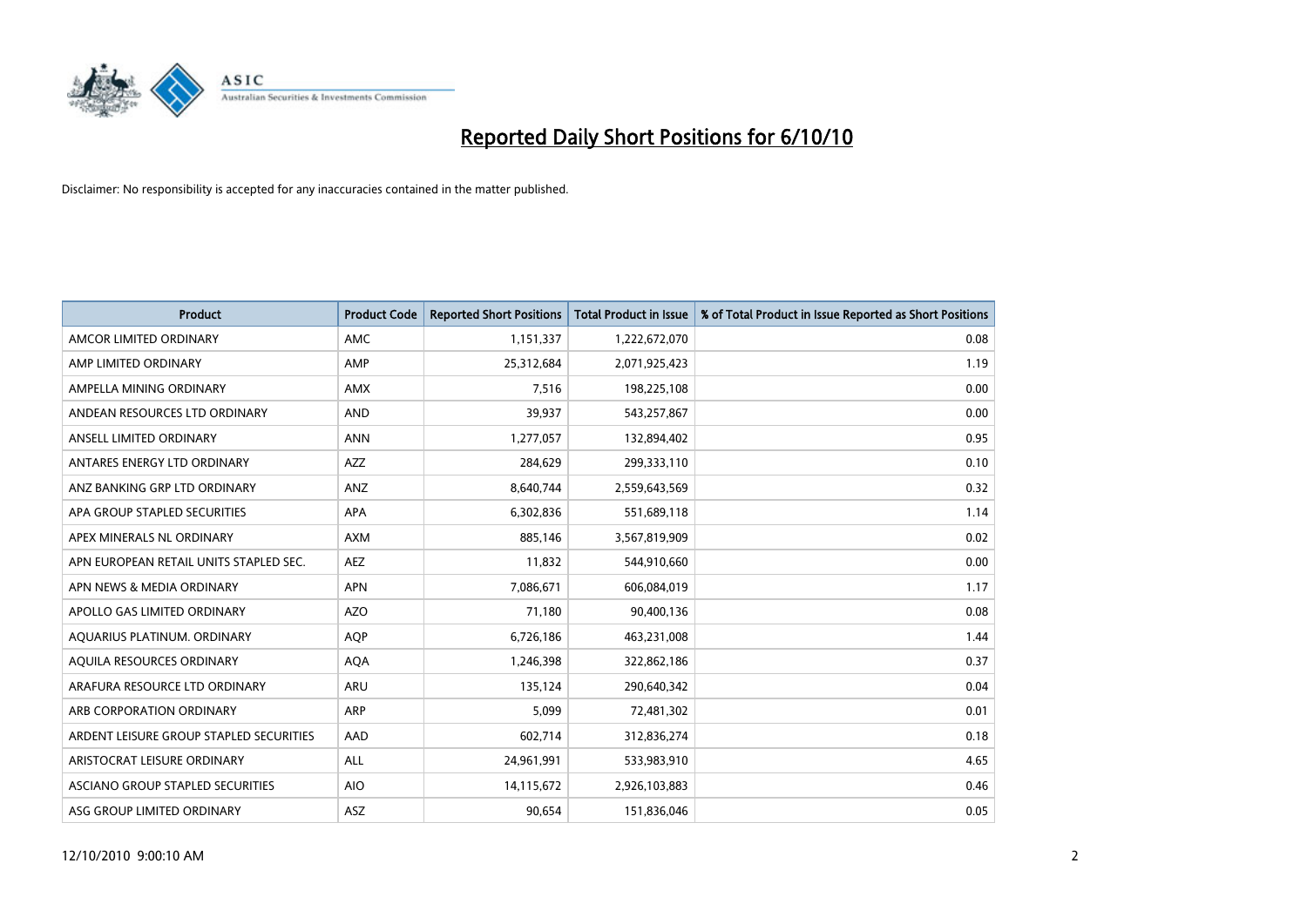

| <b>Product</b>                          | <b>Product Code</b> | <b>Reported Short Positions</b> | Total Product in Issue | % of Total Product in Issue Reported as Short Positions |
|-----------------------------------------|---------------------|---------------------------------|------------------------|---------------------------------------------------------|
| ASPEN GROUP ORD/UNITS STAPLED           | <b>APZ</b>          | 908,508                         | 583,934,711            | 0.15                                                    |
| <b>ASTON RES LTD ORDINARY</b>           | <b>AZT</b>          | 5,000                           | 204,527,604            | 0.00                                                    |
| ASTRO JAP PROP GROUP STAPLED SECURITIES | AJA                 | 103,344                         | 508,212,161            | 0.02                                                    |
| ASX LIMITED ORDINARY                    | ASX                 | 4,211,423                       | 175,136,729            | 2.40                                                    |
| ATLAS IRON LIMITED ORDINARY             | <b>AGO</b>          | 4,548,055                       | 540,009,119            | 0.83                                                    |
| AUCKLAND INTERNATION ORDINARY           | <b>AIA</b>          | 54                              | 1,310,392,831          | 0.00                                                    |
| <b>AURORA OIL &amp; GAS ORDINARY</b>    | <b>AUT</b>          | 426.468                         | 278,365,342            | 0.15                                                    |
| AUSDRILL LIMITED ORDINARY               | <b>ASL</b>          | 79,095                          | 261,820,159            | 0.02                                                    |
| AUSENCO LIMITED ORDINARY                | AAX                 | 4,062,022                       | 122,427,576            | 3.33                                                    |
| <b>AUSTAL LIMITED ORDINARY</b>          | ASB                 | 263,174                         | 188,069,638            | 0.13                                                    |
| <b>AUSTAR UNITED ORDINARY</b>           | <b>AUN</b>          | 13,903,614                      | 1,271,329,063          | 1.09                                                    |
| AUSTBROKERS HOLDINGS ORDINARY           | <b>AUB</b>          | $\overline{2}$                  | 52,736,987             | 0.00                                                    |
| AUSTEREO GROUP LTD. ORDINARY            | <b>AEO</b>          | 29.692                          | 344,783,708            | 0.01                                                    |
| AUSTIN ENGINEERING ORDINARY             | ANG                 | 2.477                           | 71,314,403             | 0.00                                                    |
| AUSTRALAND PROPERTY STAPLED SECURITY    | <b>ALZ</b>          | 128,828                         | 576,837,197            | 0.02                                                    |
| AUSTRALIAN AGRICULT, ORDINARY           | <b>AAC</b>          | 4,424,869                       | 264,264,459            | 1.67                                                    |
| <b>AUSTRALIAN EDUCATION UNITS</b>       | <b>AEU</b>          | 625,000                         | 134,973,383            | 0.46                                                    |
| AUSTRALIAN FOUNDAT. ORDINARY            | AFI                 | 284                             | 1,013,151,345          | 0.00                                                    |
| AUSTRALIAN INFRASTR. UNITS/ORDINARY     | <b>AIX</b>          | 190,451                         | 620,733,944            | 0.02                                                    |
| AUSTRALIAN MINES LTD ORDINARY           | <b>AUZ</b>          | 1,400,000                       | 6,981,662,168          | 0.02                                                    |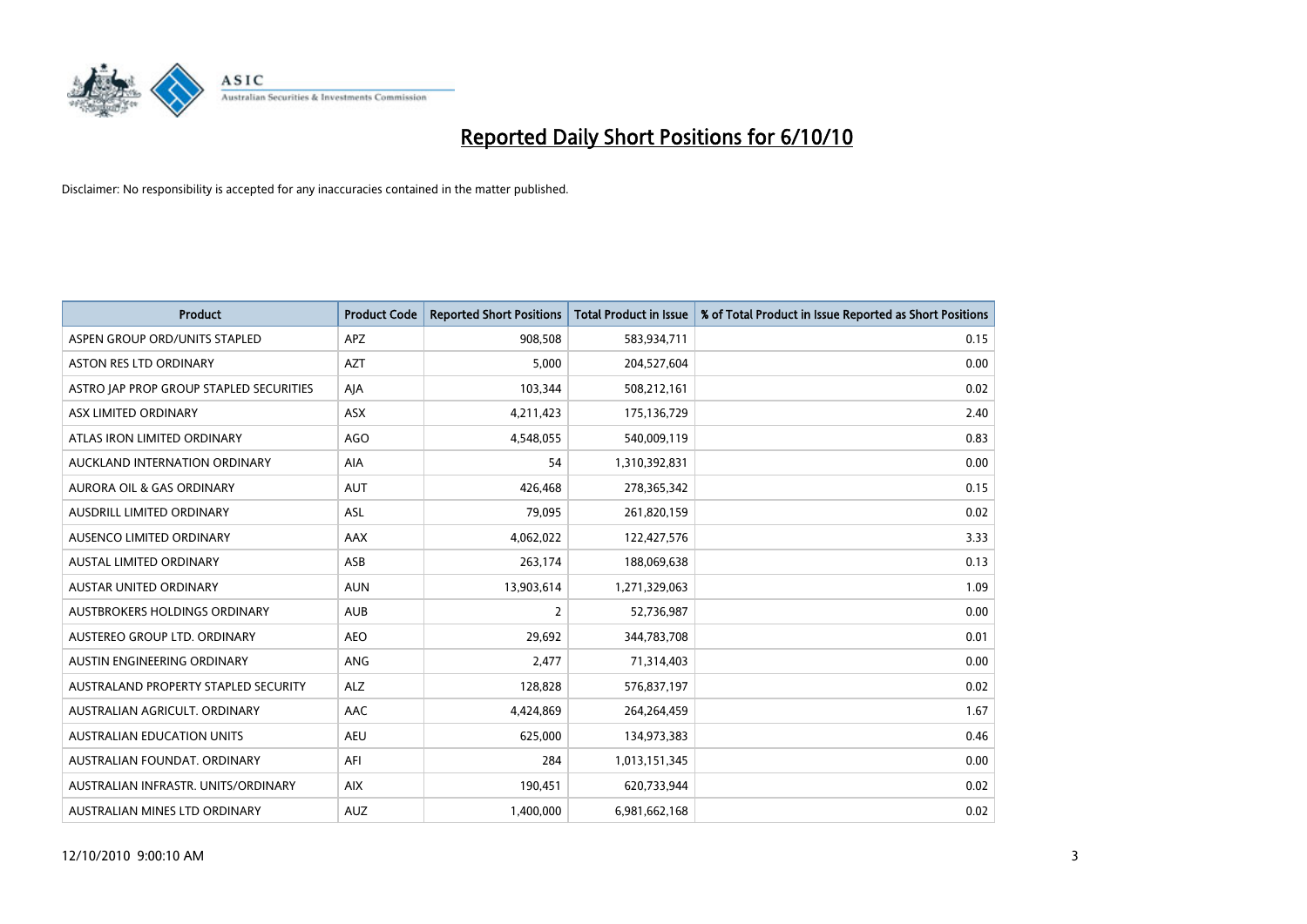

| <b>Product</b>                       | <b>Product Code</b> | <b>Reported Short Positions</b> | Total Product in Issue | % of Total Product in Issue Reported as Short Positions |
|--------------------------------------|---------------------|---------------------------------|------------------------|---------------------------------------------------------|
| AUSTRALIAN PHARM, ORDINARY           | API                 | 883,011                         | 488,115,883            | 0.17                                                    |
| AUTOMOTIVE HOLDINGS ORDINARY         | <b>AHE</b>          | 648                             | 225,731,300            | 0.00                                                    |
| <b>AVEXA LIMITED ORDINARY</b>        | <b>AVX</b>          | 243,657                         | 847,688,779            | 0.03                                                    |
| AVJENNINGS LIMITED ORDINARY          | AVJ                 | 32,000                          | 274,588,694            | 0.01                                                    |
| AVOCA RESOURCES ORDINARY             | <b>AVO</b>          | 6,780,581                       | 302,379,660            | 2.24                                                    |
| AWB LIMITED ORDINARY                 | AWB                 | 1,093,384                       | 817,304,356            | 0.13                                                    |
| AWE LIMITED ORDINARY                 | <b>AWE</b>          | 1,310,916                       | 521,871,941            | 0.26                                                    |
| AXA ASIA PACIFIC ORDINARY            | <b>AXA</b>          | 6,028,252                       | 2,067,095,545          | 0.28                                                    |
| BANK OF QUEENSLAND. ORDINARY         | <b>BOO</b>          | 1,808,721                       | 215,681,127            | 0.83                                                    |
| <b>BANNERMAN RESOURCES ORDINARY</b>  | <b>BMN</b>          | 278,579                         | 201,710,934            | 0.14                                                    |
| <b>BASS STRAIT OIL CO ORDINARY</b>   | <b>BAS</b>          | 1,482                           | 291,030,250            | 0.00                                                    |
| <b>BATHURST RESOURCES ORDINARY</b>   | <b>BTU</b>          | 773,090                         | 227,787,892            | 0.34                                                    |
| <b>BAUXITE RESOURCE LTD ORDINARY</b> | <b>BAU</b>          | 44,797                          | 234,379,896            | 0.02                                                    |
| <b>BEACH ENERGY LIMITED ORDINARY</b> | <b>BPT</b>          | 1,763,759                       | 1,098,548,140          | 0.14                                                    |
| BENDIGO AND ADELAIDE ORDINARY        | <b>BEN</b>          | 3,660,466                       | 357,550,269            | 1.03                                                    |
| BENDIGO MINING LTD ORDINARY          | <b>BDG</b>          | 15,862,684                      | 509,712,735            | 3.11                                                    |
| BERKELEY RESOURCES ORDINARY          | <b>BKY</b>          | 5,787                           | 137,590,319            | 0.00                                                    |
| BHP BILLITON LIMITED ORDINARY        | <b>BHP</b>          | 23,682,675                      | 3,356,081,497          | 0.65                                                    |
| <b>BILLABONG ORDINARY</b>            | <b>BBG</b>          | 6,148,567                       | 253,122,552            | 2.43                                                    |
| <b>BIOTA HOLDINGS ORDINARY</b>       | <b>BTA</b>          | 1,527,752                       | 179,878,356            | 0.85                                                    |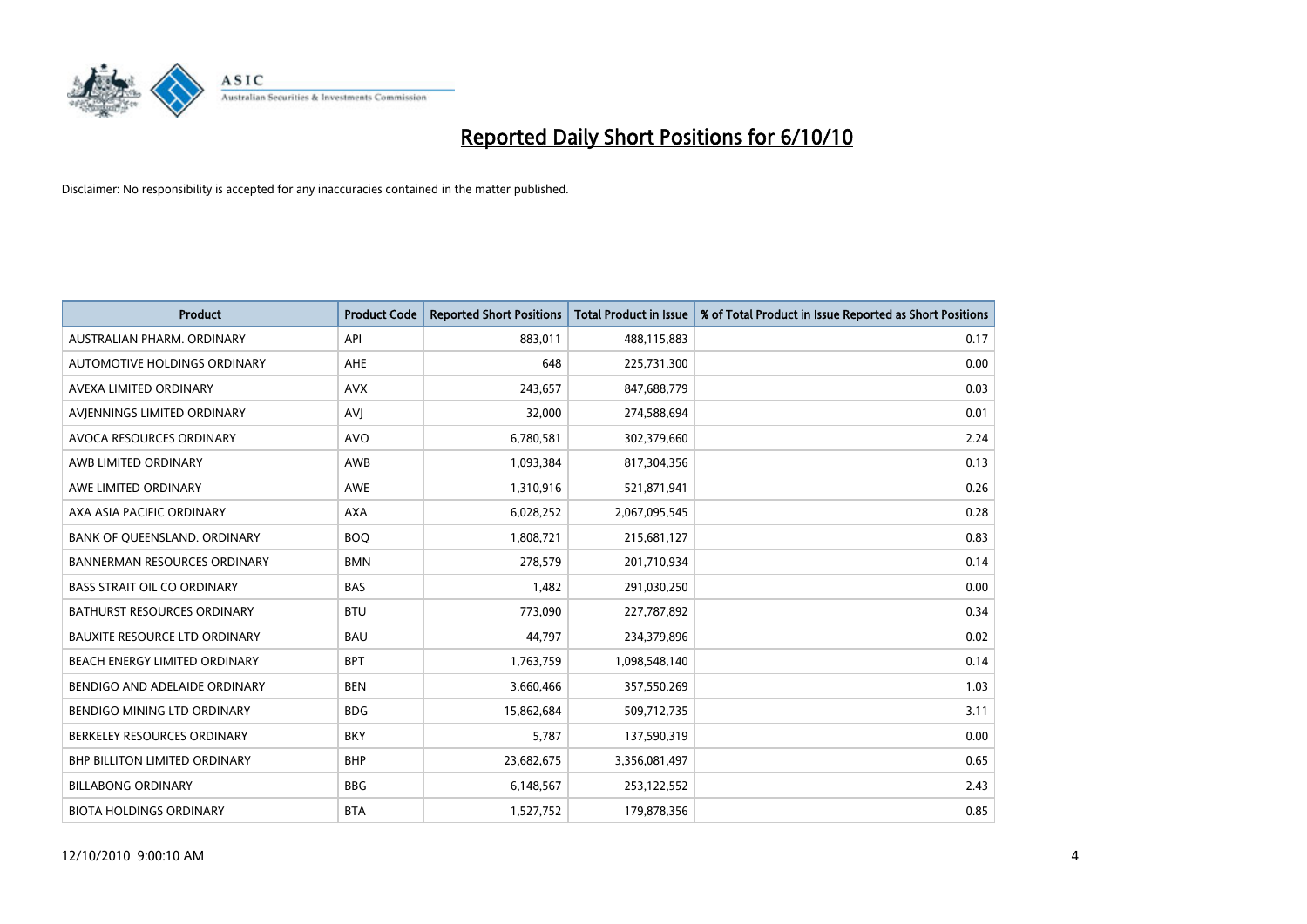

| <b>Product</b>                       | <b>Product Code</b> | <b>Reported Short Positions</b> | <b>Total Product in Issue</b> | % of Total Product in Issue Reported as Short Positions |
|--------------------------------------|---------------------|---------------------------------|-------------------------------|---------------------------------------------------------|
| <b>BISALLOY STEEL ORDINARY</b>       | <b>BIS</b>          | 84,480                          | 216,455,965                   | 0.04                                                    |
| BKI INVESTMENT LTD ORDINARY          | <b>BKI</b>          | 508                             | 420,919,092                   | 0.00                                                    |
| <b>BLACKTHORN RESOURCES ORDINARY</b> | <b>BTR</b>          | 35,848                          | 106,885,300                   | 0.03                                                    |
| <b>BLUESCOPE STEEL LTD ORDINARY</b>  | <b>BSL</b>          | 18,873,279                      | 1,823,324,017                 | 1.03                                                    |
| <b>BOART LONGYEAR ORDINARY</b>       | <b>BLY</b>          | 3,159,384                       | 461,163,412                   | 0.68                                                    |
| <b>BOOM LOGISTICS ORDINARY</b>       | <b>BOL</b>          | 337,999                         | 460,795,156                   | 0.07                                                    |
| <b>BORAL LIMITED, ORDINARY</b>       | <b>BLD</b>          | 21,647,697                      | 718,853,617                   | 3.01                                                    |
| BOTSWANA METALS LTD ORDINARY         | <b>BML</b>          | 7,000                           | 106,087,760                   | 0.01                                                    |
| <b>BOW ENERGY LIMITED ORDINARY</b>   | <b>BOW</b>          | 2,276,717                       | 280,607,187                   | 0.80                                                    |
| <b>BRADKEN LIMITED ORDINARY</b>      | <b>BKN</b>          | 665,256                         | 139,346,259                   | 0.47                                                    |
| <b>BRAMBLES LIMITED ORDINARY</b>     | <b>BXB</b>          | 12,914,268                      | 1,422,592,301                 | 0.90                                                    |
| <b>BREVILLE GROUP LTD ORDINARY</b>   | <b>BRG</b>          | 2.740                           | 129,515,322                   | 0.00                                                    |
| <b>BRICKWORKS LIMITED ORDINARY</b>   | <b>BKW</b>          | 40,176                          | 147,235,904                   | 0.03                                                    |
| <b>BROCKMAN RESOURCES ORDINARY</b>   | <b>BRM</b>          | 166,612                         | 141,588,151                   | 0.12                                                    |
| BT INVESTMENT MNGMNT ORDINARY        | <b>BTT</b>          | 543,614                         | 160,000,000                   | 0.34                                                    |
| BUNNINGS WAREHOUSE ORDINARY UNITS    | <b>BWP</b>          | 556,850                         | 427,042,646                   | 0.13                                                    |
| <b>BURU ENERGY ORDINARY</b>          | <b>BRU</b>          | 171,612                         | 182,769,900                   | 0.09                                                    |
| CABCHARGE AUSTRALIA ORDINARY         | CAB                 | 1,354,865                       | 120,437,014                   | 1.13                                                    |
| CALTEX AUSTRALIA ORDINARY            | <b>CTX</b>          | 6,551,130                       | 270,000,000                   | 2.43                                                    |
| <b>CAMPBELL BROTHERS ORDINARY</b>    | <b>CPB</b>          | 617,744                         | 63,517,495                    | 0.98                                                    |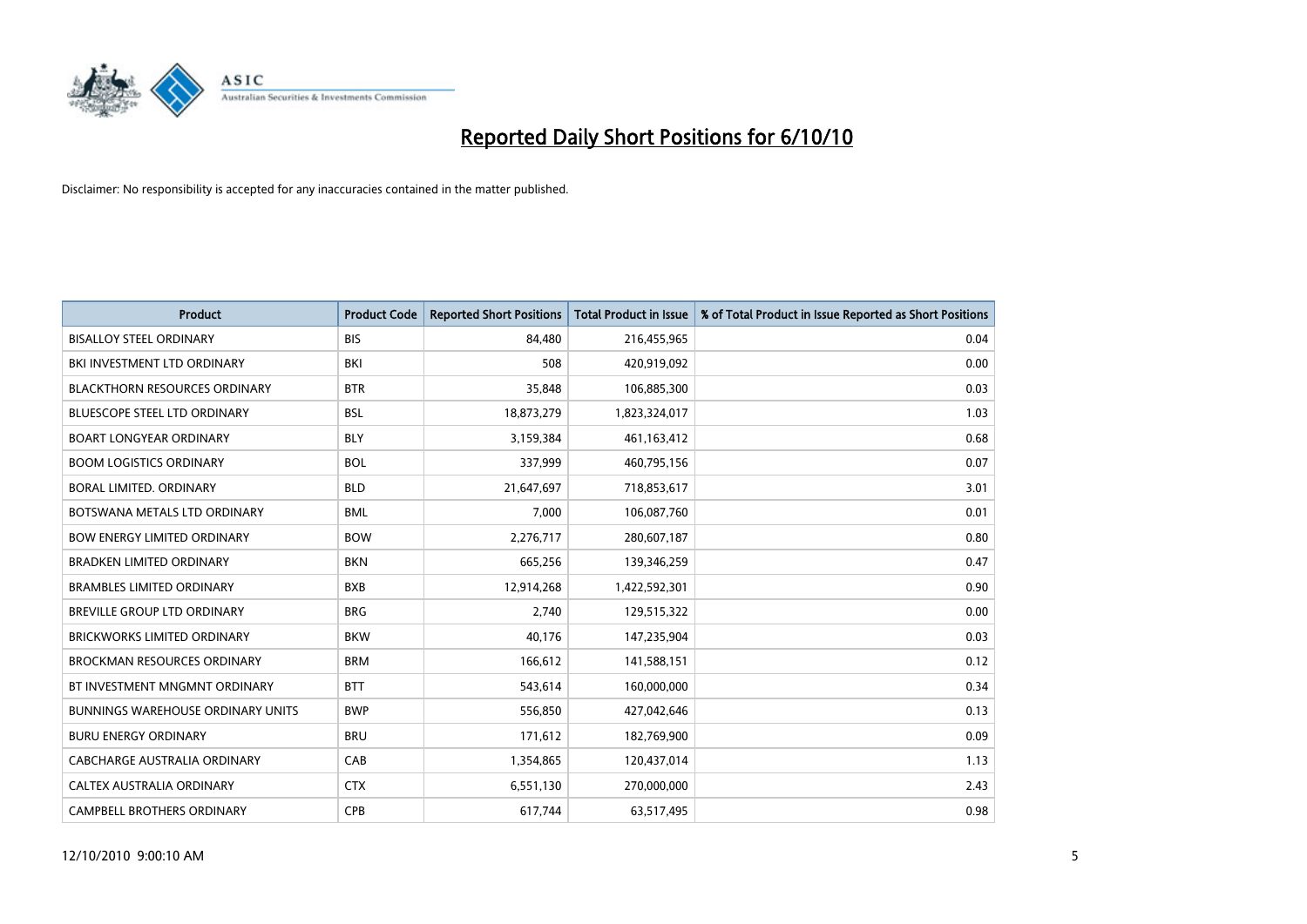

| <b>Product</b>                         | <b>Product Code</b> | <b>Reported Short Positions</b> | <b>Total Product in Issue</b> | % of Total Product in Issue Reported as Short Positions |
|----------------------------------------|---------------------|---------------------------------|-------------------------------|---------------------------------------------------------|
| CAPE LAMBERT RES LTD ORDINARY          | <b>CFE</b>          | 324,642                         | 593,166,467                   | 0.05                                                    |
| <b>CARBON ENERGY ORDINARY</b>          | <b>CNX</b>          | 524,389                         | 609,497,650                   | 0.08                                                    |
| <b>CARDNO LIMITED ORDINARY</b>         | <b>CDD</b>          | 18,688                          | 105,599,600                   | 0.02                                                    |
| CARNARVON PETROLEUM ORDINARY           | <b>CVN</b>          | 2,635,127                       | 686,759,634                   | 0.37                                                    |
| <b>CARNEGIE WAVE ENERGY ORDINARY</b>   | <b>CWE</b>          | 83,000                          | 565,237,627                   | 0.01                                                    |
| <b>CARPATHIAN RESOURCES ORDINARY</b>   | <b>CPN</b>          | 75,000                          | 265,533,501                   | 0.03                                                    |
| CARPENTARIA EXP. LTD ORDINARY          | CAP                 | 9.777                           | 93,821,301                    | 0.01                                                    |
| CARSALES.COM LTD ORDINARY              | <b>CRZ</b>          | 980,300                         | 232,500,800                   | 0.41                                                    |
| CASH CONVERTERS ORD/DIV ACCESS         | CCV                 | 68,191                          | 379,761,025                   | 0.01                                                    |
| <b>CASPIAN OIL &amp; GAS ORDINARY</b>  | <b>CIG</b>          | 50,000                          | 1,331,500,513                 | 0.00                                                    |
| CATALPA RESOURCES ORDINARY             | <b>CAH</b>          | 148,170                         | 162,752,409                   | 0.09                                                    |
| <b>CEC GROUP LIMITED ORDINARY</b>      | <b>CEG</b>          | 1,750                           | 79,662,662                    | 0.00                                                    |
| <b>CELLNET GROUP ORDINARY</b>          | <b>CLT</b>          | 1,342                           | 70,221,390                    | 0.00                                                    |
| <b>CENTENNIAL COAL ORDINARY</b>        | <b>CEY</b>          | 105,578                         | 395,126,381                   | 0.03                                                    |
| CENTRAL PETROLEUM ORDINARY             | <b>CTP</b>          | 11,455                          | 982,297,842                   | 0.00                                                    |
| CENTRO PROPERTIES UNITS/ORD STAPLED    | <b>CNP</b>          | 324,031                         | 972,414,514                   | 0.03                                                    |
| CENTRO RETAIL GROUP STAPLED SECURITIES | <b>CER</b>          | 726,032                         | 2,286,399,424                 | 0.03                                                    |
| CERAMIC FUEL CELLS ORDINARY            | <b>CFU</b>          | 138,346                         | 1,195,446,166                 | 0.01                                                    |
| <b>CFS RETAIL PROPERTY UNITS</b>       | <b>CFX</b>          | 43,669,375                      | 2,820,392,571                 | 1.53                                                    |
| <b>CGA MINING LIMITED ORDINARY</b>     | <b>CGX</b>          | 71.188                          | 333,084,476                   | 0.02                                                    |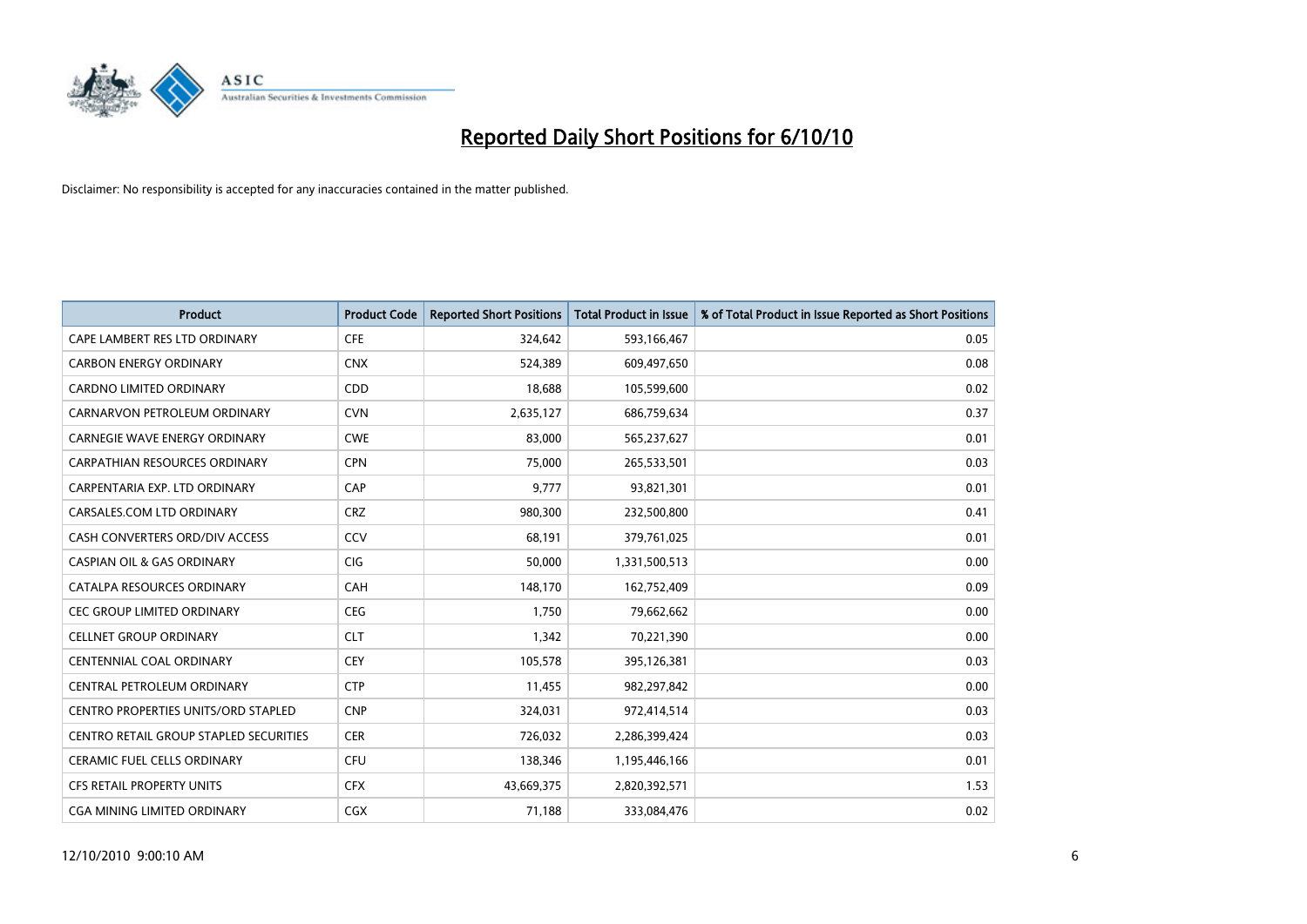

| <b>Product</b>                          | <b>Product Code</b> | <b>Reported Short Positions</b> | Total Product in Issue | % of Total Product in Issue Reported as Short Positions |
|-----------------------------------------|---------------------|---------------------------------|------------------------|---------------------------------------------------------|
| CHALLENGER DIV.PRO. STAPLED UNITS       | <b>CDI</b>          | 32,317                          | 913,426,007            | 0.00                                                    |
| CHALLENGER F.S.G.LTD ORDINARY           | CGF                 | 10,311,222                      | 502,653,232            | 2.03                                                    |
| CHALLENGER INFRAST. STAPLED UNITS       | <b>CIF</b>          | 8,420                           | 317,471,579            | 0.00                                                    |
| CHANDLER MACLEOD LTD ORDINARY           | <b>CMG</b>          | 11,970                          | 421,812,960            | 0.00                                                    |
| CHARTER HALL GROUP STAPLED US PROHIBIT. | <b>CHC</b>          | 2,001,722                       | 1,225,365,088          | 0.16                                                    |
| <b>CHARTER HALL OFFICE UNIT</b>         | COO                 | 405,608                         | 493,319,730            | 0.08                                                    |
| <b>CHARTER HALL RETAIL UNITS</b>        | <b>COR</b>          | 177,998                         | 305,810,723            | 0.05                                                    |
| CHEMGENEX PHARMACEUT ORDINARY           | <b>CXS</b>          | 221,509                         | 283,348,870            | 0.08                                                    |
| CITADEL RESOURCE GRP ORDINARY           | CGG                 | 2,556,394                       | 2,367,460,116          | 0.10                                                    |
| CITIGOLD CORP LTD ORDINARY              | <b>CTO</b>          | 2,098,686                       | 964,512,301            | 0.22                                                    |
| CLINUVEL PHARMACEUT. ORDINARY           | <b>CUV</b>          | 41,277                          | 303,443,665            | 0.01                                                    |
| <b>CLOUGH LIMITED ORDINARY</b>          | <b>CLO</b>          | 316,382                         | 771,906,269            | 0.03                                                    |
| <b>COAL &amp; ALLIED ORDINARY</b>       | <b>CNA</b>          | 254                             | 86,584,735             | 0.00                                                    |
| COAL OF AFRICA LTD ORDINARY             | <b>CZA</b>          | 327,569                         | 530,514,663            | 0.06                                                    |
| <b>COALSPUR MINES LTD ORDINARY</b>      | CPL                 | 137,755                         | 379,088,134            | 0.03                                                    |
| COCA-COLA AMATIL ORDINARY               | <b>CCL</b>          | 5,470,416                       | 754,623,769            | 0.72                                                    |
| <b>COCHLEAR LIMITED ORDINARY</b>        | <b>COH</b>          | 728,196                         | 56,590,681             | 1.26                                                    |
| COEUR D'ALENE MINES. CDI 1:1            | <b>CXC</b>          | 1,000                           | 4,427,833              | 0.02                                                    |
| <b>COFFEY INTERNATIONAL ORDINARY</b>    | COF                 | 20,869                          | 129,035,760            | 0.01                                                    |
| COMMONWEALTH BANK, ORDINARY             | <b>CBA</b>          | 16,878,513                      | 1,548,872,074          | 1.06                                                    |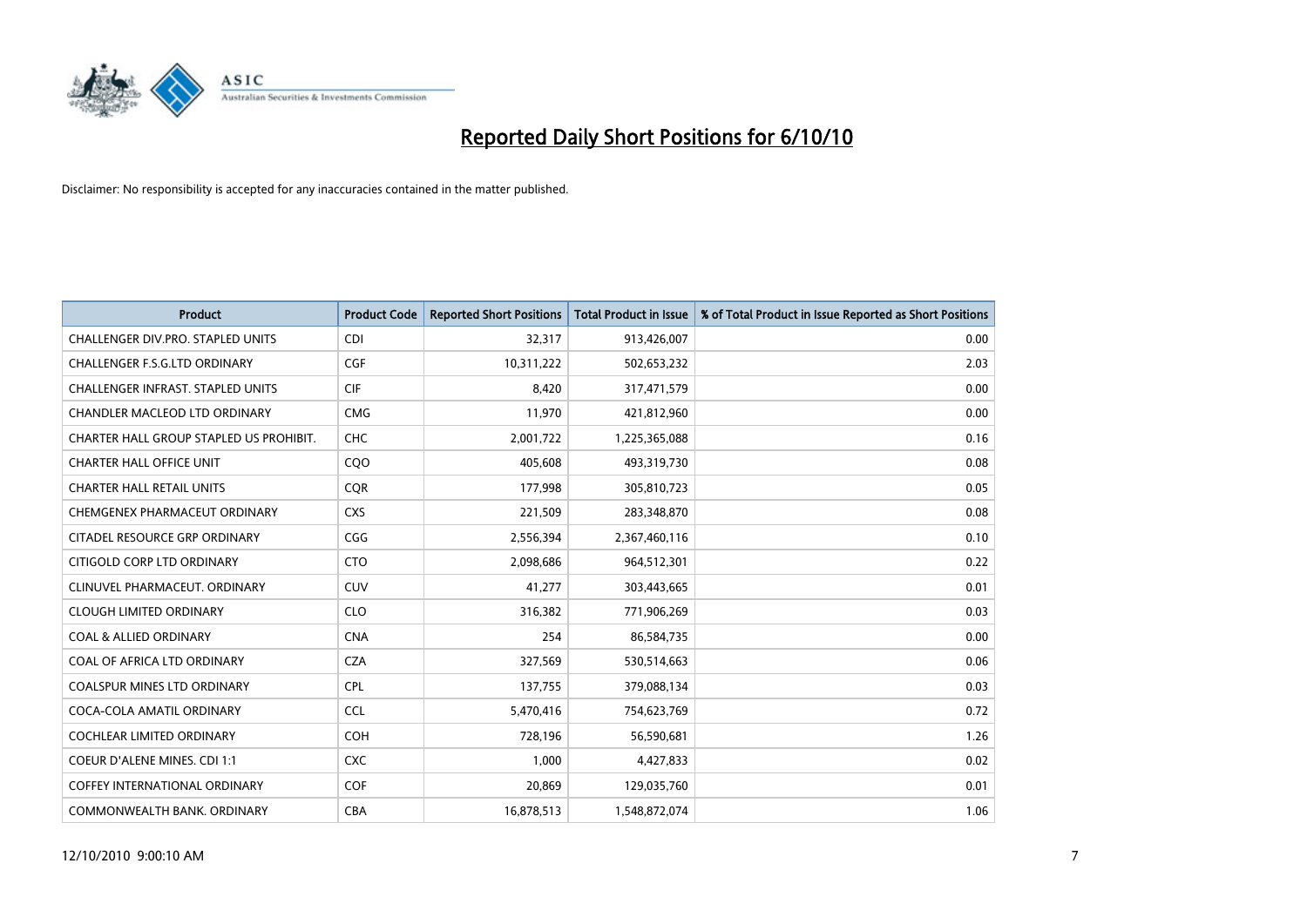

| <b>Product</b>                           | <b>Product Code</b> | <b>Reported Short Positions</b> | Total Product in Issue | % of Total Product in Issue Reported as Short Positions |
|------------------------------------------|---------------------|---------------------------------|------------------------|---------------------------------------------------------|
| <b>COMMONWEALTH PROP ORDINARY UNITS</b>  | <b>CPA</b>          | 20,184,964                      | 2,012,803,230          | 1.01                                                    |
| <b>COMPASS RESOURCES ORDINARY</b>        | <b>CMR</b>          | 101,480                         | 147,402,920            | 0.07                                                    |
| <b>COMPUTERSHARE LTD ORDINARY</b>        | <b>CPU</b>          | 4,010,202                       | 555,664,059            | 0.72                                                    |
| CONNECTEAST GROUP STAPLED                | <b>CEU</b>          | 35,384,422                      | 3,940,145,951          | 0.90                                                    |
| CONQUEST MINING ORDINARY                 | COT                 | 200.000                         | 376,560,219            | 0.05                                                    |
| CONSOLIDATED MEDIA, ORDINARY             | CMJ                 | 1,948,830                       | 596,758,471            | 0.32                                                    |
| <b>CONTANGO MICROCAP ORDINARY</b>        | <b>CTN</b>          | 7,500                           | 150,088,688            | 0.00                                                    |
| <b>COOPER ENERGY LTD ORDINARY</b>        | <b>COE</b>          | 81,612                          | 292,576,001            | 0.03                                                    |
| COPPER STRIKE LTD ORDINARY               | <b>CSE</b>          | 714                             | 129,455,571            | 0.00                                                    |
| <b>COUNT FINANCIAL ORDINARY</b>          | COU                 | 1,382,550                       | 260,258,799            | 0.53                                                    |
| <b>CRANE GROUP LIMITED ORDINARY</b>      | <b>CRG</b>          | 3,098,534                       | 79,110,667             | 3.90                                                    |
| <b>CROMWELL GROUP STAPLED SECURITIES</b> | <b>CMW</b>          | 353,432                         | 902,268,478            | 0.04                                                    |
| <b>CROWN LIMITED ORDINARY</b>            | <b>CWN</b>          | 4.985.027                       | 753,555,290            | 0.64                                                    |
| <b>CSG LIMITED ORDINARY</b>              | CSV                 | 516,585                         | 244,319,695            | 0.21                                                    |
| <b>CSL LIMITED ORDINARY</b>              | <b>CSL</b>          | 9,462,468                       | 549,967,860            | 1.68                                                    |
| <b>CSR LIMITED ORDINARY</b>              | <b>CSR</b>          | 5,612,316                       | 1,517,907,314          | 0.35                                                    |
| <b>CUDECO LIMITED ORDINARY</b>           | CDU                 | 896,638                         | 135,412,643            | 0.66                                                    |
| <b>CUSTOMERS LIMITED ORDINARY</b>        | <b>CUS</b>          | 95,689                          | 134,999,097            | 0.07                                                    |
| DART ENERGY LTD ORDINARY                 | <b>DTE</b>          | 1,471,026                       | 419,748,184            | 0.35                                                    |
| DAVID JONES LIMITED ORDINARY             | <b>DIS</b>          | 18,737,151                      | 510,945,759            | 3.65                                                    |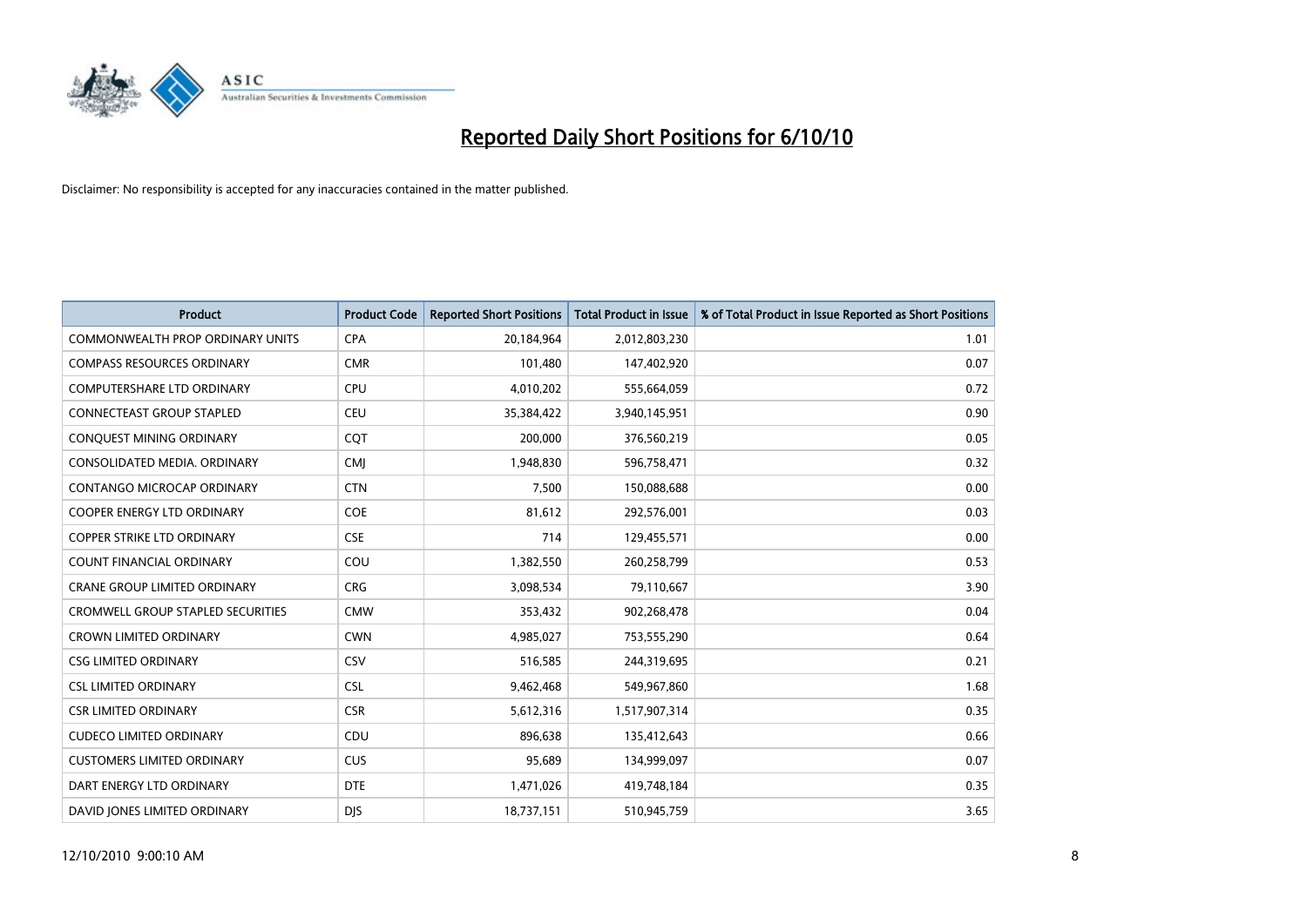

| <b>Product</b>                       | <b>Product Code</b> | <b>Reported Short Positions</b> | <b>Total Product in Issue</b> | % of Total Product in Issue Reported as Short Positions |
|--------------------------------------|---------------------|---------------------------------|-------------------------------|---------------------------------------------------------|
| DECMIL GROUP LIMITED ORDINARY        | <b>DCG</b>          | 17,397                          | 123,804,568                   | 0.01                                                    |
| DEEP YELLOW LIMITED ORDINARY         | <b>DYL</b>          | 15,876                          | 1,125,814,458                 | 0.00                                                    |
| DEVINE LIMITED ORDINARY              | <b>DVN</b>          | 1,000                           | 634,918,223                   | 0.00                                                    |
| DEXUS PROPERTY GROUP STAPLED UNITS   | <b>DXS</b>          | 17,537,093                      | 4,839,024,176                 | 0.34                                                    |
| DISCOVERY METALS LTD ORDINARY        | <b>DML</b>          | 242,958                         | 302,202,585                   | 0.08                                                    |
| <b>DOMINION MINING ORDINARY</b>      | <b>DOM</b>          | 253,331                         | 103,520,259                   | 0.24                                                    |
| DOMINO PIZZA ENTERPR ORDINARY        | <b>DMP</b>          | 3                               | 68,407,674                    | 0.00                                                    |
| DOWNER EDI LIMITED ORDINARY          | <b>DOW</b>          | 2,267,656                       | 343,178,483                   | 0.66                                                    |
| DUET GROUP STAPLED US PROHIBIT.      | <b>DUE</b>          | 40,721                          | 887,304,690                   | 0.00                                                    |
| DULUXGROUP LIMITED ORDINARY          | <b>DLX</b>          | 74,997                          | 366,992,120                   | 0.01                                                    |
| DYESOL LIMITED ORDINARY              | <b>DYE</b>          | 2,000                           | 143,325,847                   | 0.00                                                    |
| <b>EASTERN STAR GAS ORDINARY</b>     | ESG                 | 3,625,822                       | 991,302,041                   | 0.35                                                    |
| EDT RETAIL TRUST UNITS               | <b>EDT</b>          | 99,457                          | 4,700,290,868                 | 0.00                                                    |
| <b>ELDERS LIMITED ORDINARY</b>       | <b>ELD</b>          | 17,643,412                      | 448,598,480                   | 3.92                                                    |
| ELDORADO GOLD CORP CDI 1:1           | EAU                 | 21,447                          | 21,671,827                    | 0.09                                                    |
| ELIXIR PETROLEUM LTD ORDINARY        | <b>EXR</b>          | 324,400                         | 188,988,472                   | 0.17                                                    |
| <b>EMECO HOLDINGS ORDINARY</b>       | <b>EHL</b>          | 741,446                         | 631,237,586                   | 0.11                                                    |
| ENERGY RESOURCES ORDINARY 'A'        | <b>ERA</b>          | 625,426                         | 190,737,934                   | 0.31                                                    |
| <b>ENERGY WORLD CORPOR, ORDINARY</b> | <b>EWC</b>          | 6,774,312                       | 1,561,166,672                 | 0.42                                                    |
| ENTEK ENERGY LTD ORDINARY            | <b>ETE</b>          | 489,903                         | 258,692,535                   | 0.19                                                    |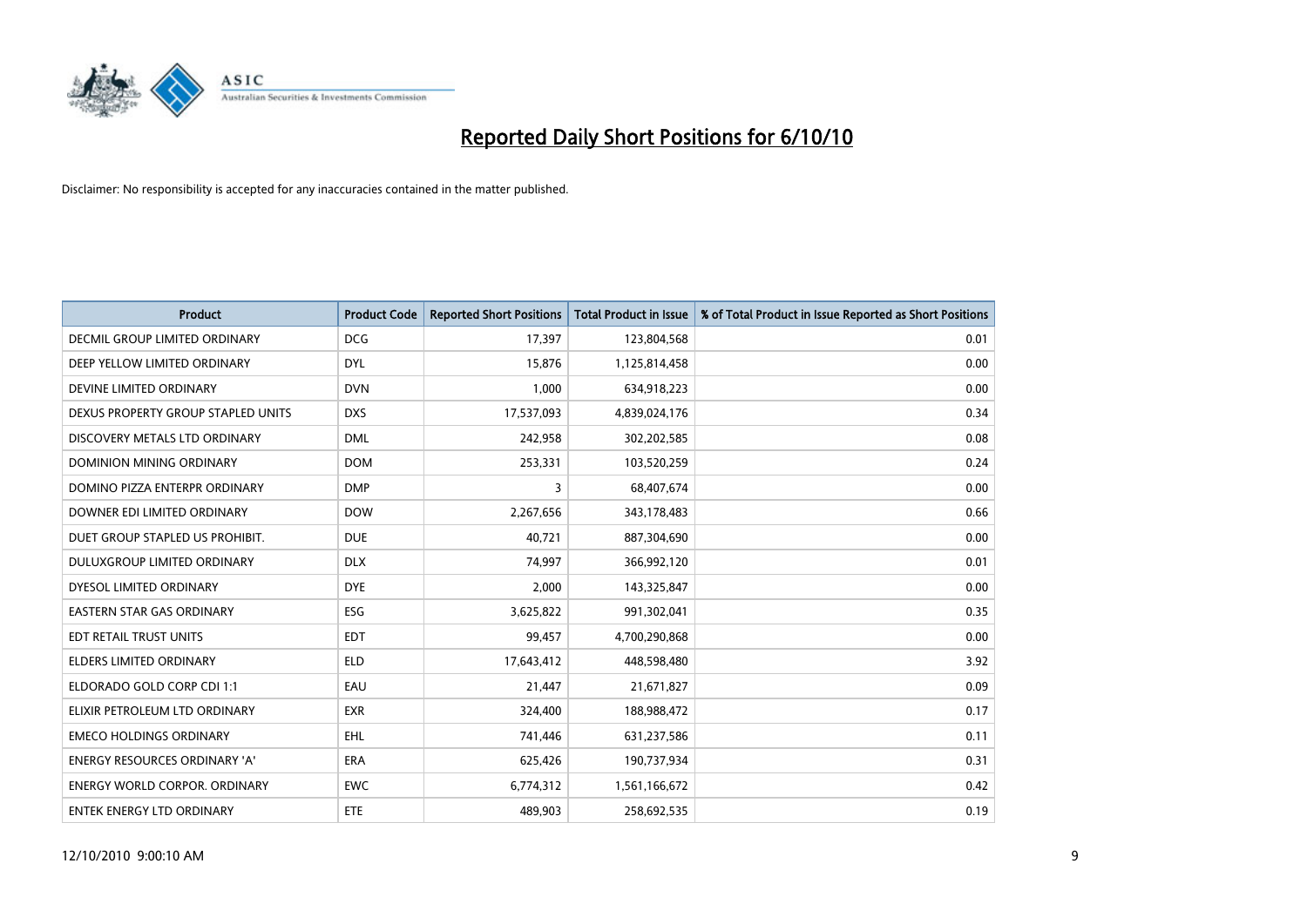

| <b>Product</b>                            | <b>Product Code</b> | <b>Reported Short Positions</b> | <b>Total Product in Issue</b> | % of Total Product in Issue Reported as Short Positions |
|-------------------------------------------|---------------------|---------------------------------|-------------------------------|---------------------------------------------------------|
| <b>ENTELLECT SOLUTIONS ORDINARY</b>       | <b>ESN</b>          | 464,050                         | 1,740,334,200                 | 0.03                                                    |
| ENVESTRA LIMITED ORDINARY                 | <b>ENV</b>          | 1,197,601                       | 1,386,827,962                 | 0.08                                                    |
| EQUINOX MINERALS LTD CHESS DEPOSITARY INT | EON                 | 3,090,828                       | 707,868,211                   | 0.42                                                    |
| <b>EVEREST FINANCIAL ORDINARY</b>         | <b>EFG</b>          | 4,300                           | 251,442,316                   | 0.00                                                    |
| <b>EXTRACT RESOURCES ORDINARY</b>         | <b>EXT</b>          | 1,011,027                       | 243,302,298                   | 0.41                                                    |
| FAIRFAX MEDIA LTD ORDINARY                | <b>FXJ</b>          | 263,572,812                     | 2,351,955,725                 | 11.19                                                   |
| FANTASTIC HOLDINGS ORDINARY               | <b>FAN</b>          | 3,000                           | 102,693,495                   | 0.00                                                    |
| FERRAUS LIMITED ORDINARY                  | <b>FRS</b>          | 370                             | 202,695,137                   | 0.00                                                    |
| FISHER & PAYKEL APP. ORDINARY             | <b>FPA</b>          | 9,814,113                       | 724,235,162                   | 1.35                                                    |
| FISHER & PAYKEL H. ORDINARY               | <b>FPH</b>          | 2,076,942                       | 517,418,502                   | 0.41                                                    |
| FKP PROPERTY GROUP STAPLED SECURITIES     | <b>FKP</b>          | 4,124,661                       | 1,166,821,398                 | 0.35                                                    |
| FLEETWOOD CORP ORDINARY                   | <b>FWD</b>          | 59,267                          | 56,793,098                    | 0.09                                                    |
| FLETCHER BUILDING ORDINARY                | <b>FBU</b>          | 595,879                         | 611,250,393                   | 0.09                                                    |
| FLEXIGROUP LIMITED ORDINARY               | <b>FXL</b>          | 19,258                          | 275,472,492                   | 0.00                                                    |
| <b>FLIGHT CENTRE ORDINARY</b>             | <b>FLT</b>          | 2,551,109                       | 99,786,394                    | 2.55                                                    |
| FLINDERS MINES LTD ORDINARY               | <b>FMS</b>          | 20,754,482                      | 1,820,149,571                 | 1.14                                                    |
| FORTE ENERGY NL ORDINARY                  | <b>FTE</b>          | 2,658,986                       | 580,658,031                   | 0.46                                                    |
| FORTESCUE METALS GRP ORDINARY             | <b>FMG</b>          | 19,361,551                      | 3,109,200,216                 | 0.59                                                    |
| <b>FOSTER'S GROUP ORDINARY</b>            | FGL                 | 4,837,838                       | 1,930,723,313                 | 0.25                                                    |
| FTD CORPORATION ORDINARY                  | <b>FTD</b>          | 8,088                           | 100,421,069                   | 0.01                                                    |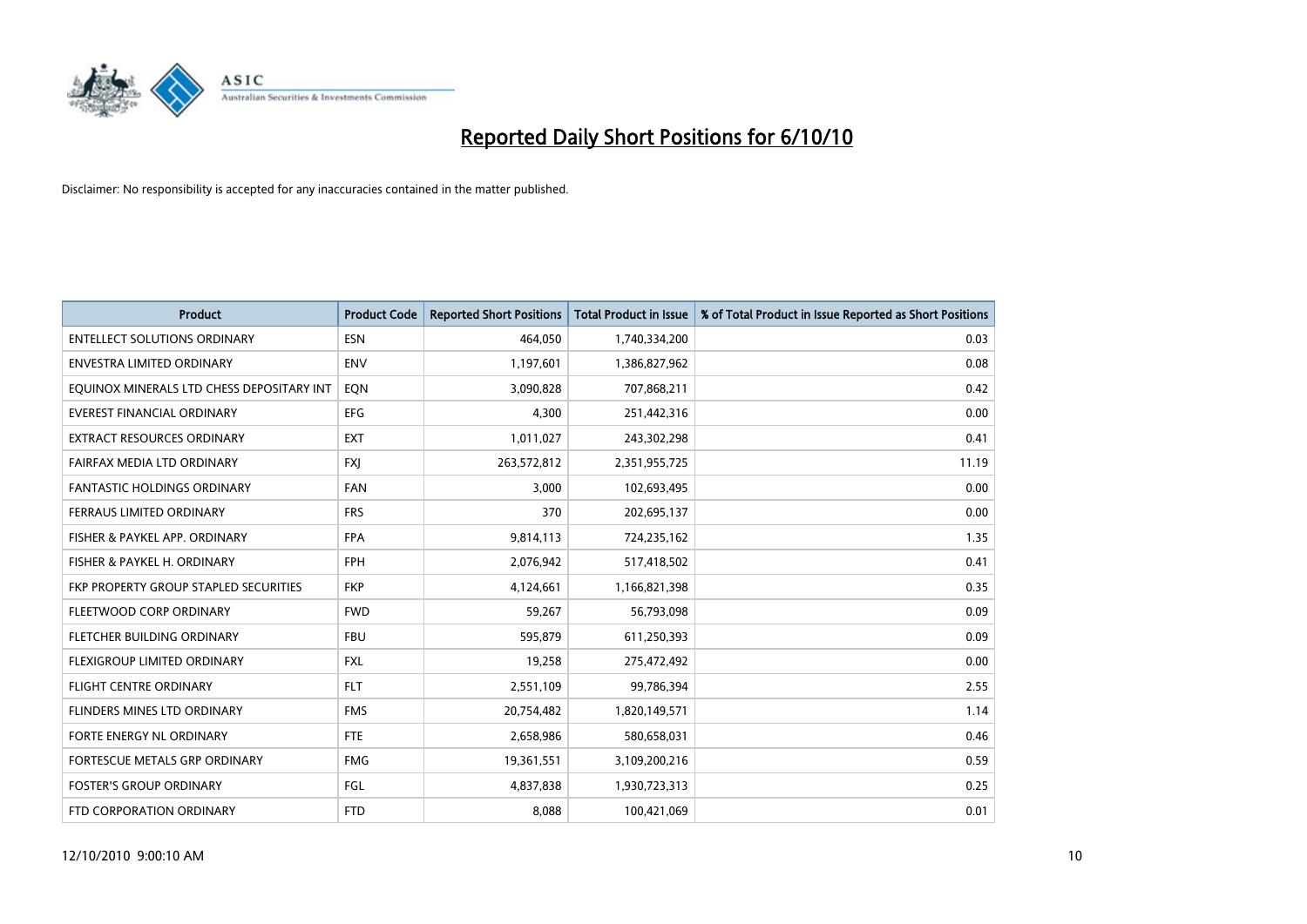

| <b>Product</b>                                   | <b>Product Code</b> | <b>Reported Short Positions</b> | <b>Total Product in Issue</b> | % of Total Product in Issue Reported as Short Positions |
|--------------------------------------------------|---------------------|---------------------------------|-------------------------------|---------------------------------------------------------|
| <b>FUNTASTIC LIMITED ORDINARY</b>                | <b>FUN</b>          | 322,528                         | 340,997,682                   | 0.09                                                    |
| <b>G.U.D. HOLDINGS ORDINARY</b>                  | GUD                 | 156,282                         | 68,426,721                    | 0.22                                                    |
| <b>GALAXY RESOURCES ORDINARY</b>                 | <b>GXY</b>          | 62.397                          | 190,553,358                   | 0.03                                                    |
| <b>GEODYNAMICS LIMITED ORDINARY</b>              | GDY                 | 327,861                         | 292,840,219                   | 0.11                                                    |
| <b>GINDALBIE METALS LTD ORDINARY</b>             | <b>GBG</b>          | 9,605,564                       | 850,108,099                   | 1.12                                                    |
| <b>GIRALIA RESOURCES NL ORDINARY</b>             | <b>GIR</b>          | 307,319                         | 180,135,170                   | 0.16                                                    |
| <b>GLOBAL MINING ORDINARY</b>                    | <b>GMI</b>          | 8.951                           | 191,820,968                   | 0.00                                                    |
| <b>GLOUCESTER COAL ORDINARY</b>                  | GCL                 | 263,942                         | 81,962,133                    | 0.33                                                    |
| <b>GLOUCESTER COAL ORDINARY EX OFFER</b>         | <b>GCLN</b>         | 2,116                           | 58,484,929                    | 0.00                                                    |
| <b>GME RESOURCES LTD ORDINARY</b>                | <b>GME</b>          | 800                             | 302,352,750                   | 0.00                                                    |
| <b>GOLDEN GATE PETROL ORDINARY</b>               | GGP                 | 11,538                          | 975,826,623                   | 0.00                                                    |
| <b>GOLDEN WEST RESOURCE ORDINARY</b>             | <b>GWR</b>          | 1.617                           | 164,606,127                   | 0.00                                                    |
| <b>GOODMAN FIELDER, ORDINARY</b>                 | <b>GFF</b>          | 13,396,198                      | 1,380,386,438                 | 0.97                                                    |
| <b>GOODMAN GROUP STAPLED US PROHIBIT.</b>        | <b>GMG</b>          | 5,160,089                       | 6,369,751,394                 | 0.08                                                    |
| <b>GPT GROUP STAPLED SEC.</b>                    | GPT                 | 8,779,358                       | 1,855,529,431                 | 0.46                                                    |
| <b>GRAINCORP LIMITED A CLASS ORDINARY</b>        | <b>GNC</b>          | 752,439                         | 198,318,900                   | 0.38                                                    |
| <b>GRANGE RESOURCES, ORDINARY</b>                | <b>GRR</b>          | 1,635,127                       | 1,152,077,403                 | 0.14                                                    |
| <b>GREENLAND MIN EN LTD ORDINARY</b>             | GGG                 | 120,528                         | 250,330,588                   | 0.05                                                    |
| <b>GRYPHON MINERALS LTD ORDINARY</b>             | GRY                 | 11,452                          | 284,512,371                   | 0.00                                                    |
| <b>GUINNESS PEAT GROUP. CHESS DEPOSITARY INT</b> | <b>GPG</b>          | 55                              | 294,780,387                   | 0.00                                                    |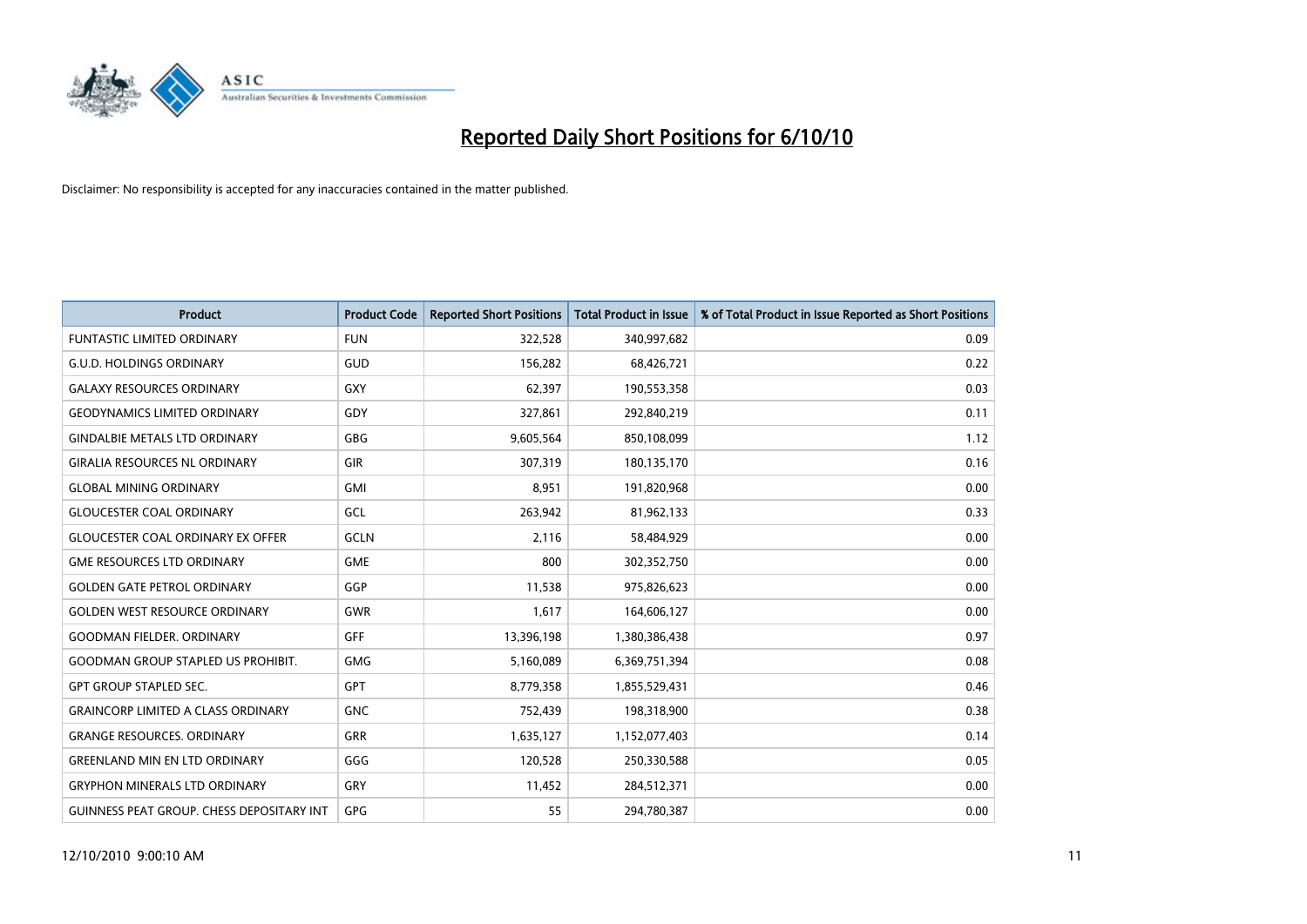

| <b>Product</b>                        | <b>Product Code</b> | <b>Reported Short Positions</b> | <b>Total Product in Issue</b> | % of Total Product in Issue Reported as Short Positions |
|---------------------------------------|---------------------|---------------------------------|-------------------------------|---------------------------------------------------------|
| <b>GUNNS LIMITED ORDINARY</b>         | <b>GNS</b>          | 15,241,279                      | 806,734,892                   | 1.86                                                    |
| <b>GWA INTERNATIONAL ORDINARY</b>     | <b>GWT</b>          | 3,833,005                       | 301,102,514                   | 1.27                                                    |
| <b>HARVEY NORMAN ORDINARY</b>         | <b>HVN</b>          | 37,083,663                      | 1,062,316,784                 | 3.47                                                    |
| <b>HASTIE GROUP LIMITED ORDINARY</b>  | <b>HST</b>          | 212,089                         | 239,716,924                   | 0.08                                                    |
| HASTINGS DIVERSIFIED STAPLED SECURITY | <b>HDF</b>          | 101,175                         | 513,336,482                   | 0.01                                                    |
| HEALTHSCOPE LIMITED ORDINARY          | <b>HSP</b>          | 516,659                         | 317,988,715                   | 0.16                                                    |
| HEARTWARE INT INC CDI 35:1            | <b>HIN</b>          | 272,008                         | 66,059,280                    | 0.41                                                    |
| <b>HENDERSON GROUP CDI 1:1</b>        | <b>HGG</b>          | 8,957,854                       | 564,915,116                   | 1.59                                                    |
| HFA HOLDINGS LIMITED ORDINARY         | <b>HFA</b>          | 1,820,937                       | 469,330,170                   | 0.38                                                    |
| <b>HIGHLANDS PACIFIC ORDINARY</b>     | <b>HIG</b>          | 2,382,826                       | 683,112,148                   | 0.35                                                    |
| HILLS INDUSTRIES LTD ORDINARY         | <b>HIL</b>          | 1,115,474                       | 248,676,841                   | 0.45                                                    |
| HORIZON OIL LIMITED ORDINARY          | <b>HZN</b>          | 3,061,926                       | 1,130,311,515                 | 0.27                                                    |
| HUNNU COAL LIMITED ORDINARY           | <b>HUN</b>          | 3,388                           | 124,690,002                   | 0.00                                                    |
| <b>ICON ENERGY LIMITED ORDINARY</b>   | <b>ICN</b>          | 581,130                         | 439,801,394                   | 0.14                                                    |
| <b>IINET LIMITED ORDINARY</b>         | <b>IIN</b>          | 1,282,219                       | 151,948,119                   | 0.83                                                    |
| <b>ILUKA RESOURCES ORDINARY</b>       | <b>ILU</b>          | 6,324,368                       | 418,700,517                   | 1.53                                                    |
| <b>IMDEX LIMITED ORDINARY</b>         | <b>IMD</b>          | 21,341                          | 195,047,128                   | 0.01                                                    |
| IMF (AUSTRALIA) LTD ORDINARY          | <b>IMF</b>          | 328,185                         | 122,496,819                   | 0.26                                                    |
| IMX RESOURCES LTD ORDINARY            | <b>IXR</b>          | 20,000                          | 260,252,803                   | 0.01                                                    |
| <b>INCITEC PIVOT ORDINARY</b>         | <b>IPL</b>          | 4,033,826                       | 1,628,730,107                 | 0.24                                                    |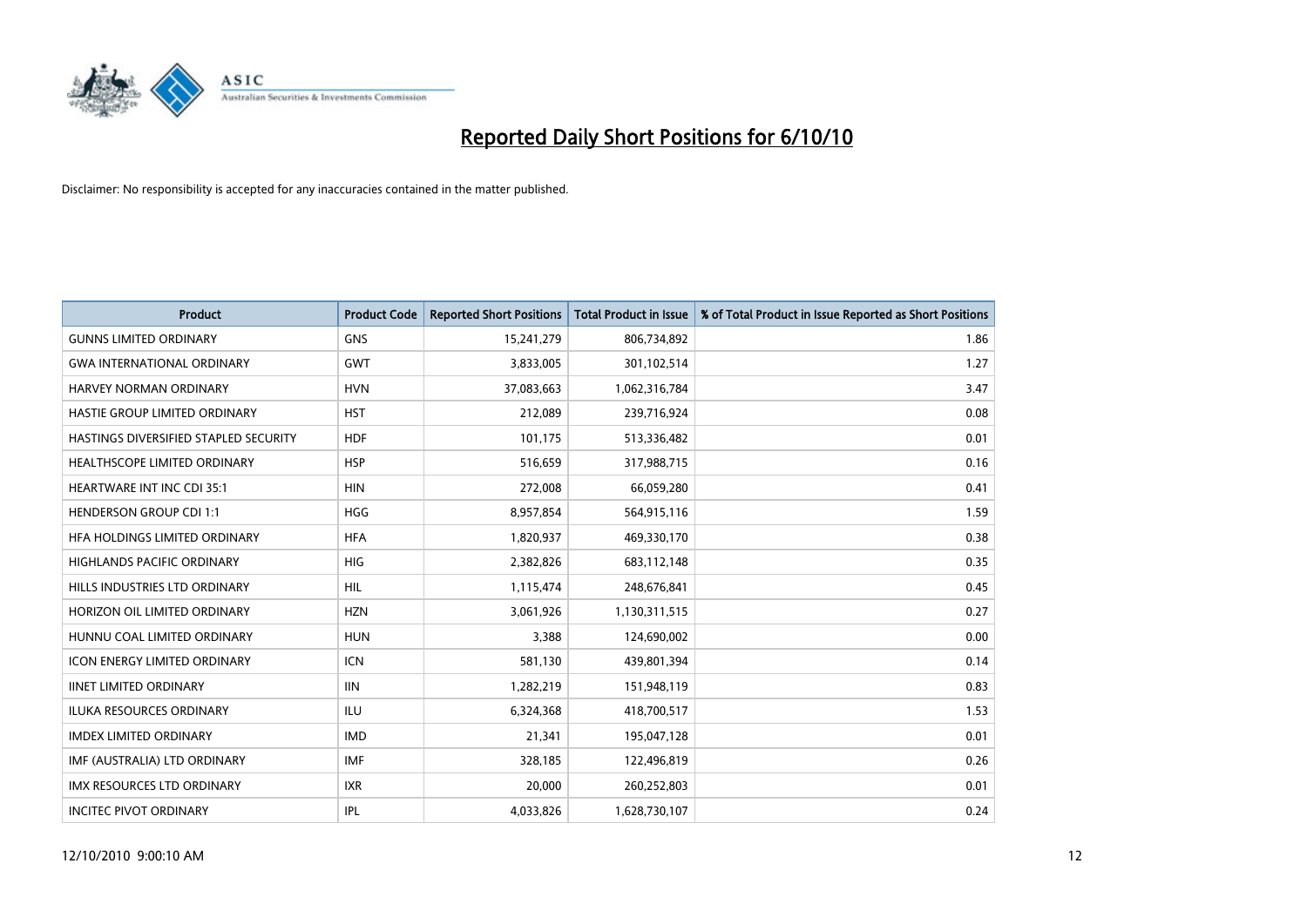

| <b>Product</b>                           | <b>Product Code</b> | <b>Reported Short Positions</b> | <b>Total Product in Issue</b> | % of Total Product in Issue Reported as Short Positions |
|------------------------------------------|---------------------|---------------------------------|-------------------------------|---------------------------------------------------------|
| <b>INDAGO RESOURCES LTD ORDINARY</b>     | IDG                 | 8.179                           | 87,764,795                    | 0.01                                                    |
| INDEPENDENCE GROUP ORDINARY              | <b>IGO</b>          | 244,327                         | 113,813,539                   | 0.21                                                    |
| <b>INDOPHIL RESOURCES ORDINARY</b>       | <b>IRN</b>          | 349,876                         | 423,428,803                   | 0.07                                                    |
| <b>INDUSTREA LIMITED ORDINARY</b>        | IDL                 | 1,976,338                       | 956,668,877                   | 0.20                                                    |
| <b>INFIGEN ENERGY STAPLED SECURITIES</b> | <b>IFN</b>          | 9,465,495                       | 761,222,569                   | 1.24                                                    |
| ING INDUSTRIAL FUND UNITS                | <b>IIF</b>          | 4,481,581                       | 2,592,249,647                 | 0.15                                                    |
| ING OFFICE FUND STAPLED SECURITIES       | <b>IOF</b>          | 3,094,349                       | 2,729,071,212                 | 0.12                                                    |
| ING RE COM GROUP STAPLED SECURITIES      | <b>ILF</b>          | 9,075                           | 441,029,194                   | 0.00                                                    |
| <b>INSURANCE AUSTRALIA ORDINARY</b>      | <b>IAG</b>          | 1,559,432                       | 2,078,994,021                 | 0.05                                                    |
| INTEGRA MINING LTD, ORDINARY             | <b>IGR</b>          | 1,583,078                       | 755,792,394                   | 0.20                                                    |
| INTOLL GROUP STAPLED SECURITIES          | <b>ITO</b>          | 15,657,855                      | 2,261,732,048                 | 0.69                                                    |
| <b>INTREPID MINES ORDINARY</b>           | <b>IAU</b>          | 933,563                         | 431,724,358                   | 0.21                                                    |
| <b>INVOCARE LIMITED ORDINARY</b>         | <b>IVC</b>          | 963,822                         | 102,069,091                   | 0.94                                                    |
| ION LIMITED ORDINARY                     | <b>ION</b>          | 164,453                         | 256,365,105                   | 0.06                                                    |
| <b>IOOF HOLDINGS LTD ORDINARY</b>        | IFL.                | 1,439,074                       | 229,794,395                   | 0.62                                                    |
| IRESS MARKET TECH. ORDINARY              | <b>IRE</b>          | 2,240,467                       | 126,018,142                   | 1.78                                                    |
| <b>IRON ORE HOLDINGS ORDINARY</b>        | <b>IOH</b>          | 43,061                          | 135,381,616                   | 0.03                                                    |
| <b>ISHARES MSCI EAFE CDI 1:1</b>         | <b>IVE</b>          | 75,419                          | 590,400,000                   | 0.01                                                    |
| ISHARES MSCI EM MKTS CDI 1:1             | <b>IEM</b>          | 35,058                          | 425,700,000                   | 0.01                                                    |
| ISHARES S&P ASIA 50 CDI 1:1              | IAA                 | 9,109                           | 1,700,000                     | 0.54                                                    |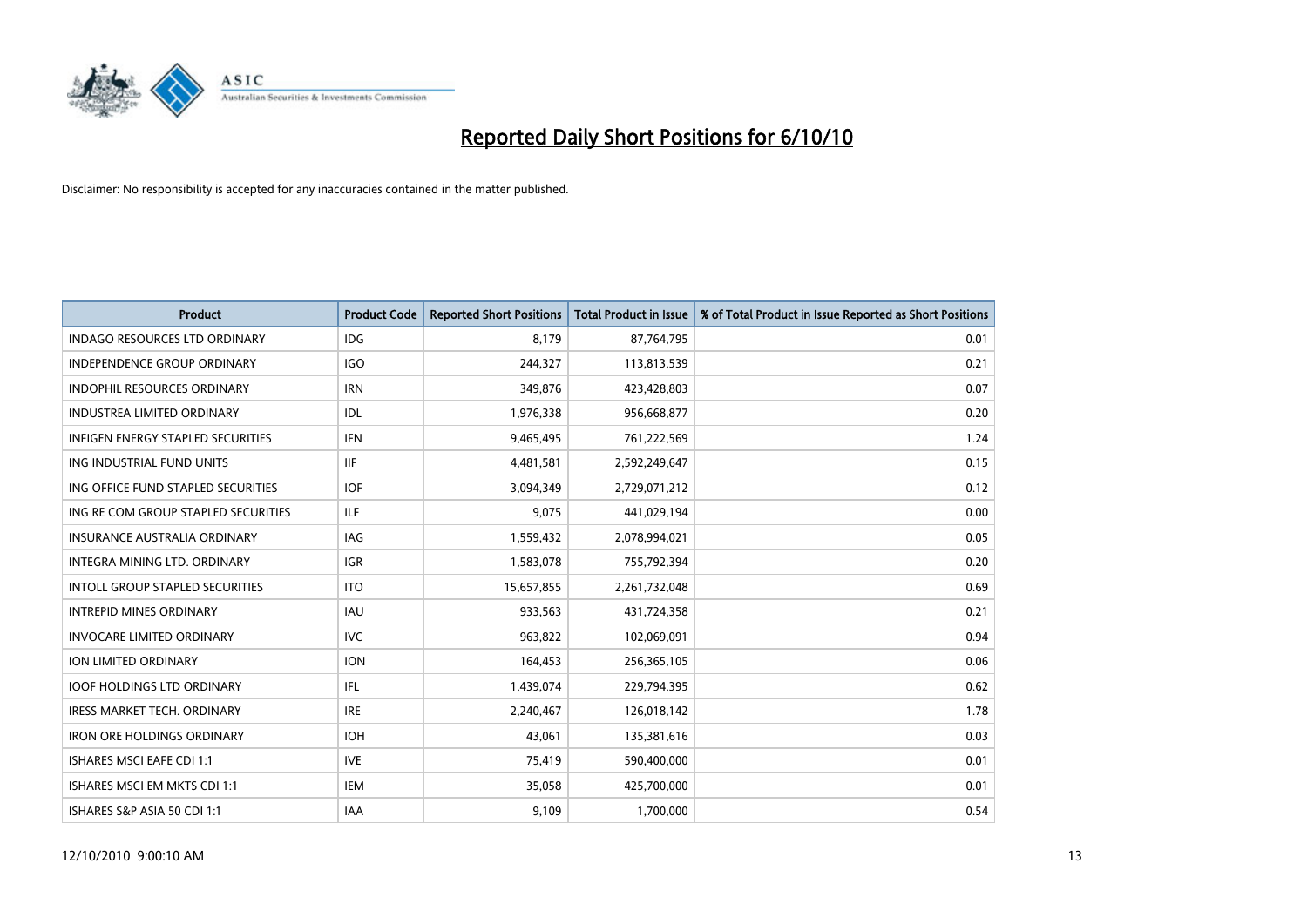

| <b>Product</b>                           | <b>Product Code</b> | <b>Reported Short Positions</b> | <b>Total Product in Issue</b> | % of Total Product in Issue Reported as Short Positions |
|------------------------------------------|---------------------|---------------------------------|-------------------------------|---------------------------------------------------------|
| <b>ISOFT GROUP LIMITED ORDINARY</b>      | <b>ISF</b>          | 18,904,256                      | 1,070,595,874                 | 1.76                                                    |
| IVANHOE AUSTRALIA ORDINARY               | <b>IVA</b>          |                                 | 417,852,103                   | 0.00                                                    |
| <b>JABIRU METALS LTD ORDINARY</b>        | IML                 | 491,594                         | 552,619,180                   | 0.08                                                    |
| JAMES HARDIE INDUST CHESS DEPOSITARY INT | <b>JHX</b>          | 13,788,775                      | 435,726,268                   | 3.15                                                    |
| <b>JAMESON RESOURCES ORDINARY</b>        | <b>JAL</b>          | 1,600,000                       | 63,885,910                    | 2.50                                                    |
| <b>JB HI-FI LIMITED ORDINARY</b>         | <b>IBH</b>          | 5,983,808                       | 109,147,279                   | 5.47                                                    |
| <b>KAGARA LTD ORDINARY</b>               | KZL                 | 4,468,075                       | 707,789,717                   | 0.62                                                    |
| KAROON GAS AUSTRALIA ORDINARY            | <b>KAR</b>          | 429,610                         | 205,338,127                   | 0.19                                                    |
| KATHMANDU HOLD LTD ORDINARY              | <b>KMD</b>          | 302,965                         | 200,000,000                   | 0.15                                                    |
| <b>KEYBRIDGE CAPITAL ORDINARY</b>        | <b>KBC</b>          | 5,999                           | 172,070,564                   | 0.00                                                    |
| KIMBERLEY METALS LTD ORDINARY            | <b>KBL</b>          | 2,609                           | 115,216,206                   | 0.00                                                    |
| KINGSGATE CONSOLID. ORDINARY             | <b>KCN</b>          | 555,902                         | 101,087,786                   | 0.56                                                    |
| LEIGHTON HOLDINGS ORDINARY               | LEI                 | 4,022,975                       | 300,747,299                   | 1.35                                                    |
| LEND LEASE GROUP UNIT/ORD STAPLED        | LLC                 | 894,020                         | 565,558,754                   | 0.14                                                    |
| LINC ENERGY LTD ORDINARY                 | <b>LNC</b>          | 805,115                         | 496,426,738                   | 0.17                                                    |
| LYNAS CORPORATION ORDINARY               | <b>LYC</b>          | 7,169,449                       | 1,656,999,093                 | 0.44                                                    |
| MAC SERVICES (THE) ORDINARY              | <b>MSL</b>          | 58,976                          | 165,966,692                   | 0.03                                                    |
| MACARTHUR COAL ORDINARY                  | <b>MCC</b>          | 2,548,309                       | 292,483,075                   | 0.87                                                    |
| <b>MACMAHON HOLDINGS ORDINARY</b>        | <b>MAH</b>          | 5,653,160                       | 733,711,705                   | 0.76                                                    |
| MACO ATLAS ROADS GRP ORDINARY STAPLED    | <b>MOA</b>          | 923,212                         | 452,345,907                   | 0.19                                                    |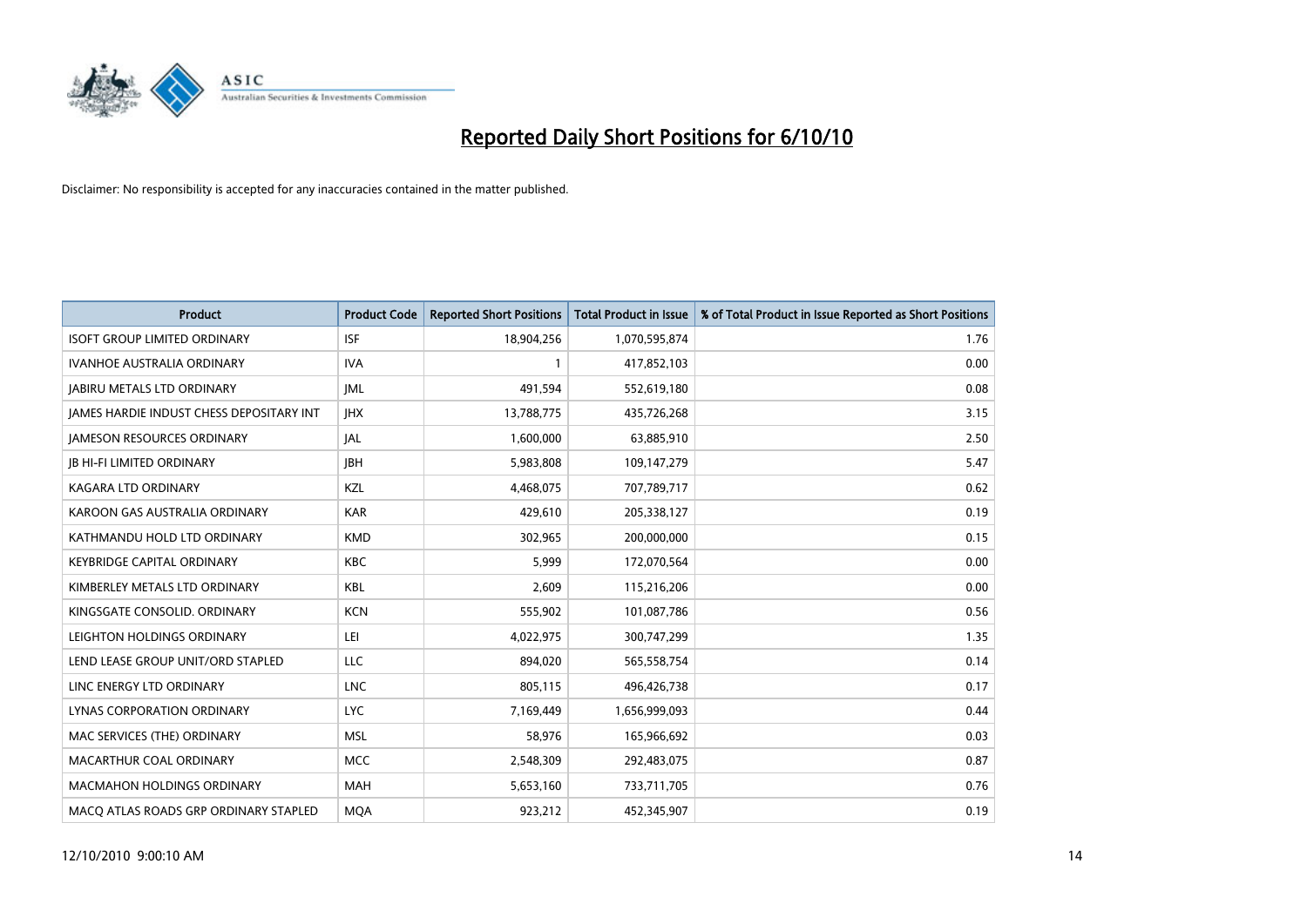

| <b>Product</b>                   | <b>Product Code</b> | <b>Reported Short Positions</b> | Total Product in Issue | % of Total Product in Issue Reported as Short Positions |
|----------------------------------|---------------------|---------------------------------|------------------------|---------------------------------------------------------|
| MACQUARIE GROUP LTD ORDINARY     | <b>MQG</b>          | 5,515,128                       | 345,601,301            | 1.58                                                    |
| <b>MANTRA RESOURCES ORDINARY</b> | <b>MRU</b>          | 4.775                           | 130,229,188            | 0.00                                                    |
| MAP GROUP STAPLED US PROHIBIT.   | <b>MAP</b>          | 901,660                         | 1,861,210,782          | 0.05                                                    |
| <b>MARION ENERGY ORDINARY</b>    | <b>MAE</b>          | 374,994                         | 429,822,043            | 0.09                                                    |
| MCMILLAN SHAKESPEARE ORDINARY    | <b>MMS</b>          | 195,374                         | 67,849,516             | 0.28                                                    |
| <b>MCPHERSON'S LTD ORDINARY</b>  | <b>MCP</b>          | 11,639                          | 71,651,758             | 0.01                                                    |
| MEDUSA MINING LTD ORDINARY       | <b>MML</b>          | 493,573                         | 187,584,911            | 0.25                                                    |
| MELBOURNE IT LIMITED ORDINARY    | <b>MLB</b>          | 149,419                         | 79,572,767             | 0.19                                                    |
| MEO AUSTRALIA LTD ORDINARY       | <b>MEO</b>          | 587,416                         | 477,220,955            | 0.12                                                    |
| <b>MERMAID MARINE ORDINARY</b>   | <b>MRM</b>          | 132,706                         | 188,672,387            | 0.07                                                    |
| METALS X LIMITED ORDINARY        | <b>MLX</b>          | 326,940                         | 1,365,661,782          | 0.03                                                    |
| METCASH LIMITED ORDINARY         | <b>MTS</b>          | 17,074,219                      | 767,434,251            | 2.20                                                    |
| METGASCO LIMITED ORDINARY        | <b>MEL</b>          | 235,435                         | 250,803,468            | 0.09                                                    |
| MICLYN EXP OFFSHR ORDINARY       | <b>MIO</b>          | 465.076                         | 271,700,000            | 0.16                                                    |
| MINARA RESOURCES ORDINARY        | <b>MRE</b>          | 5,778,127                       | 1,167,783,517          | 0.50                                                    |
| MINCOR RESOURCES NL ORDINARY     | <b>MCR</b>          | 553,582                         | 200,608,804            | 0.27                                                    |
| MINERAL DEPOSITS ORDINARY        | <b>MDL</b>          | 688,671                         | 606,441,673            | 0.11                                                    |
| MINERAL RESOURCES. ORDINARY      | <b>MIN</b>          | 221,561                         | 167,745,585            | 0.13                                                    |
| MIRABELA NICKEL LTD ORDINARY     | <b>MBN</b>          | 10,558,923                      | 416,059,630            | 2.50                                                    |
| MIRVAC GROUP STAPLED SECURITIES  | <b>MGR</b>          | 4,783,232                       | 3,415,819,357          | 0.14                                                    |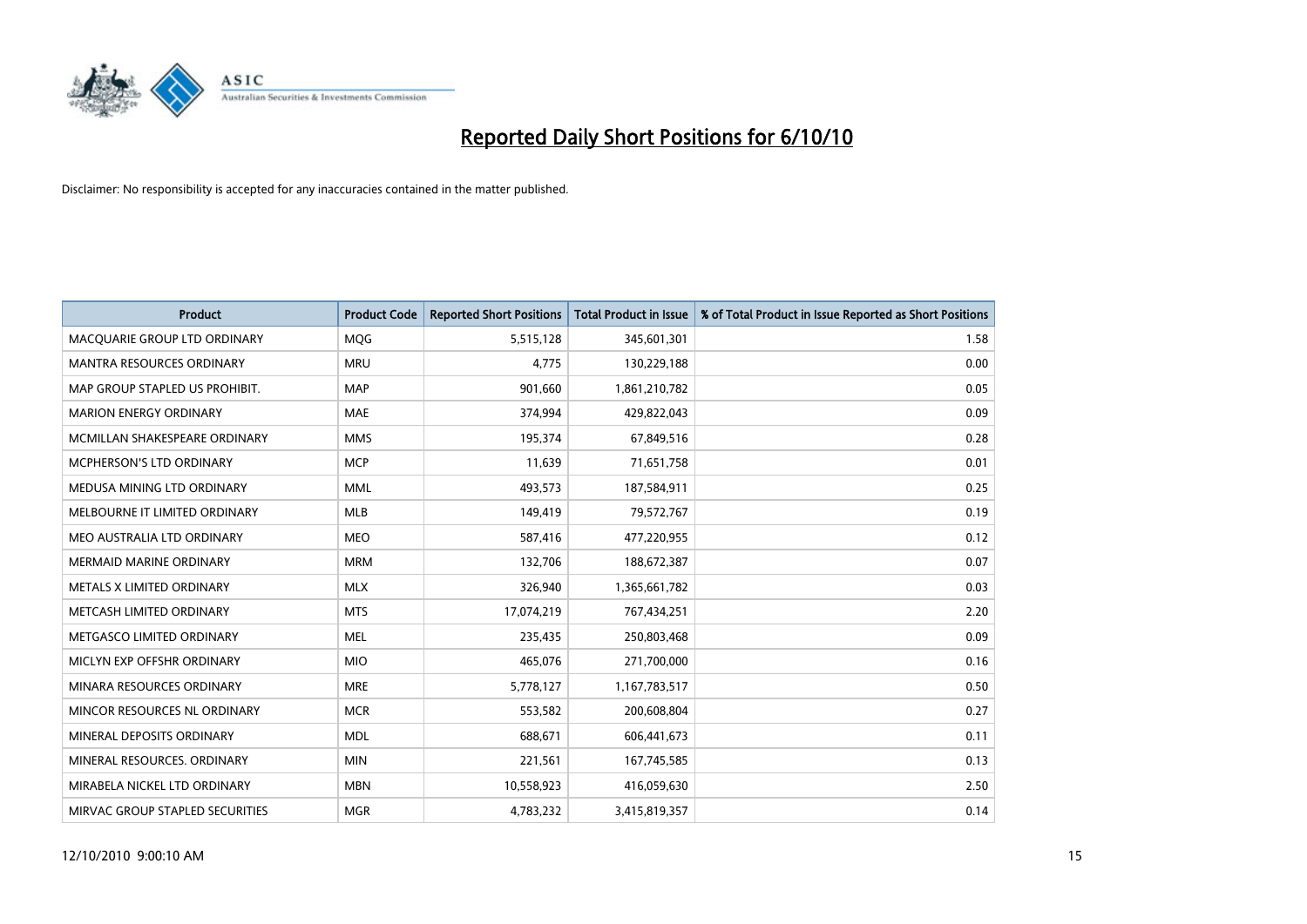

| <b>Product</b>                     | <b>Product Code</b> | <b>Reported Short Positions</b> | <b>Total Product in Issue</b> | % of Total Product in Issue Reported as Short Positions |
|------------------------------------|---------------------|---------------------------------|-------------------------------|---------------------------------------------------------|
| MITCHELL COMMUNITCA, ORDINARY      | <b>MCU</b>          | 16,057                          | 301,883,014                   | 0.01                                                    |
| MOLOPO ENERGY LTD ORDINARY         | <b>MPO</b>          | 235,089                         | 250,972,584                   | 0.09                                                    |
| <b>MONADELPHOUS GROUP ORDINARY</b> | <b>MND</b>          | 1,378,378                       | 87,521,827                    | 1.58                                                    |
| MOSAIC OIL NL ORDINARY             | <b>MOS</b>          | 222,890                         | 866,910,775                   | 0.03                                                    |
| <b>MOUNT GIBSON IRON ORDINARY</b>  | <b>MGX</b>          | 1,552,811                       | 1,079,570,693                 | 0.13                                                    |
| MURCHISON METALS LTD ORDINARY      | <b>MMX</b>          | 3,969,032                       | 435,384,268                   | 0.91                                                    |
| <b>MYER HOLDINGS LTD ORDINARY</b>  | <b>MYR</b>          | 11,900,293                      | 581,517,884                   | 2.05                                                    |
| <b>MYSTATE LIMITED ORDINARY</b>    | <b>MYS</b>          | 1,400                           | 67,439,158                    | 0.00                                                    |
| NATIONAL AUST. BANK ORDINARY       | <b>NAB</b>          | 14,044,232                      | 2,133,340,708                 | 0.66                                                    |
| NATURAL FUEL LIMITED ORDINARY      | <b>NFL</b>          |                                 | 721,912                       | 0.00                                                    |
| NAVITAS LIMITED ORDINARY           | <b>NVT</b>          | 478,699                         | 342,450,567                   | 0.14                                                    |
| NEPTUNE MARINE ORDINARY            | <b>NMS</b>          | 2,996,908                       | 438,594,359                   | 0.67                                                    |
| NEW HOPE CORPORATION ORDINARY      | <b>NHC</b>          | 460,939                         | 830,230,549                   | 0.06                                                    |
| NEWCREST MINING ORDINARY           | <b>NCM</b>          | 6,114,262                       | 764,486,927                   | 0.77                                                    |
| NEWS CORP A NON-VOTING CDI         | <b>NWSLV</b>        | 292,521                         | 1,828,171,596                 | 0.01                                                    |
| NEWS CORP B VOTING CDI             | <b>NWS</b>          | 7,057,914                       | 798,520,953                   | 0.87                                                    |
| NEXBIS LIMITED ORDINARY            | <b>NBS</b>          | 63,733                          | 498,972,940                   | 0.01                                                    |
| NEXUS ENERGY LIMITED ORDINARY      | <b>NXS</b>          | 5,871,295                       | 988,257,304                   | 0.58                                                    |
| NIB HOLDINGS LIMITED ORDINARY      | <b>NHF</b>          | 106,408                         | 495,431,427                   | 0.02                                                    |
| NICK SCALI LIMITED ORDINARY        | <b>NCK</b>          | 35,846                          | 81,000,000                    | 0.04                                                    |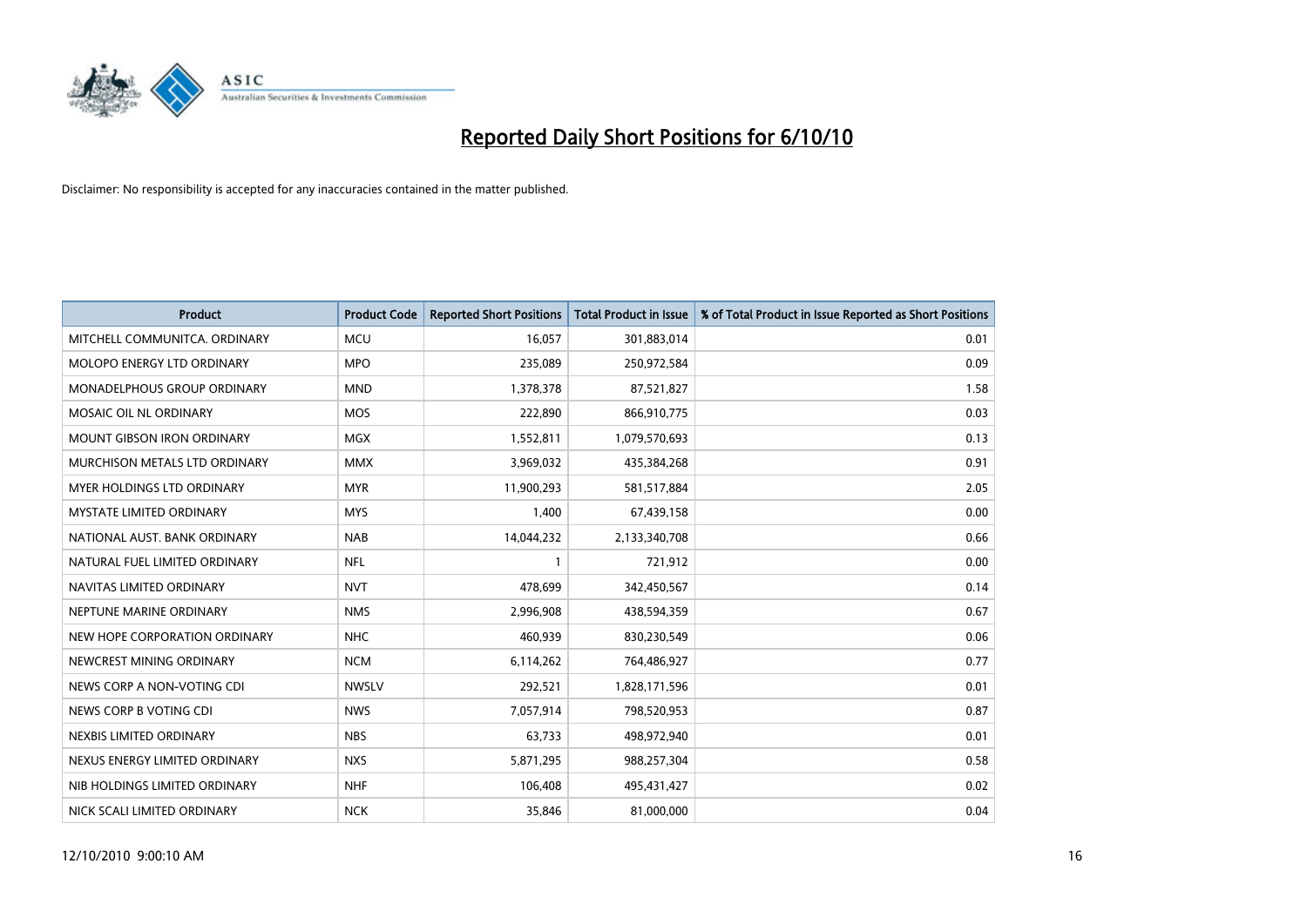

| <b>Product</b>                        | <b>Product Code</b> | <b>Reported Short Positions</b> | <b>Total Product in Issue</b> | % of Total Product in Issue Reported as Short Positions |
|---------------------------------------|---------------------|---------------------------------|-------------------------------|---------------------------------------------------------|
| NIDO PETROLEUM ORDINARY               | <b>NDO</b>          | 6,692,615                       | 1,080,658,378                 | 0.63                                                    |
| NKWE PLATINUM 10C US COMMON           | <b>NKP</b>          | 104,403                         | 559,451,184                   | 0.02                                                    |
| NORTHERN CREST ORDINARY               | <b>NOC</b>          | 24.345                          | 116,074,781                   | 0.02                                                    |
| NORTHERN IRON LTD ORDINARY            | <b>NFE</b>          | 907,712                         | 292,204,786                   | 0.31                                                    |
| NRW HOLDINGS LIMITED ORDINARY         | <b>NWH</b>          | 171,047                         | 251,223,000                   | 0.06                                                    |
| NUFARM LIMITED ORDINARY               | <b>NUF</b>          | 9,652,319                       | 261,775,731                   | 3.68                                                    |
| NUPLEX INDUSTRIES ORDINARY            | <b>NPX</b>          | 47,156                          | 192,232,926                   | 0.02                                                    |
| OAKTON LIMITED ORDINARY               | OKN                 | 508,531                         | 93,622,235                    | 0.54                                                    |
| OCEANAGOLD CORP. CHESS DEPOSITARY INT | OGC                 | 430,363                         | 228,872,612                   | 0.19                                                    |
| OCEANIA CAPITAL LTD ORDINARY          | <b>OCP</b>          | 2,500                           | 91,921,295                    | 0.00                                                    |
| OIL SEARCH LTD ORDINARY               | <b>OSH</b>          | 7,580,747                       | 1,308,279,222                 | 0.57                                                    |
| OM HOLDINGS LIMITED ORDINARY          | <b>OMH</b>          | 1,387,857                       | 503,085,150                   | 0.28                                                    |
| <b>ONESTEEL LIMITED ORDINARY</b>      | OST                 | 2,800,141                       | 1,331,703,666                 | 0.20                                                    |
| ORICA LIMITED ORDINARY                | ORI                 | 3,815,085                       | 362,100,430                   | 1.04                                                    |
| ORIGIN ENERGY ORDINARY                | <b>ORG</b>          | 6,079,112                       | 884,175,512                   | 0.66                                                    |
| OROTONGROUP LIMITED ORDINARY          | ORL                 | 7,450                           | 40,880,902                    | 0.02                                                    |
| OTTO ENERGY LIMITED ORDINARY          | <b>OEL</b>          | 109,204                         | 1,134,540,071                 | 0.01                                                    |
| OZ MINERALS ORDINARY                  | OZL                 | 119,729,552                     | 3,121,339,730                 | 3.82                                                    |
| <b>PACIFIC BRANDS ORDINARY</b>        | PBG                 | 6,338,798                       | 931,386,248                   | 0.68                                                    |
| PALADIN ENERGY LTD ORDINARY           | <b>PDN</b>          | 16.929.510                      | 718,423,382                   | 2.34                                                    |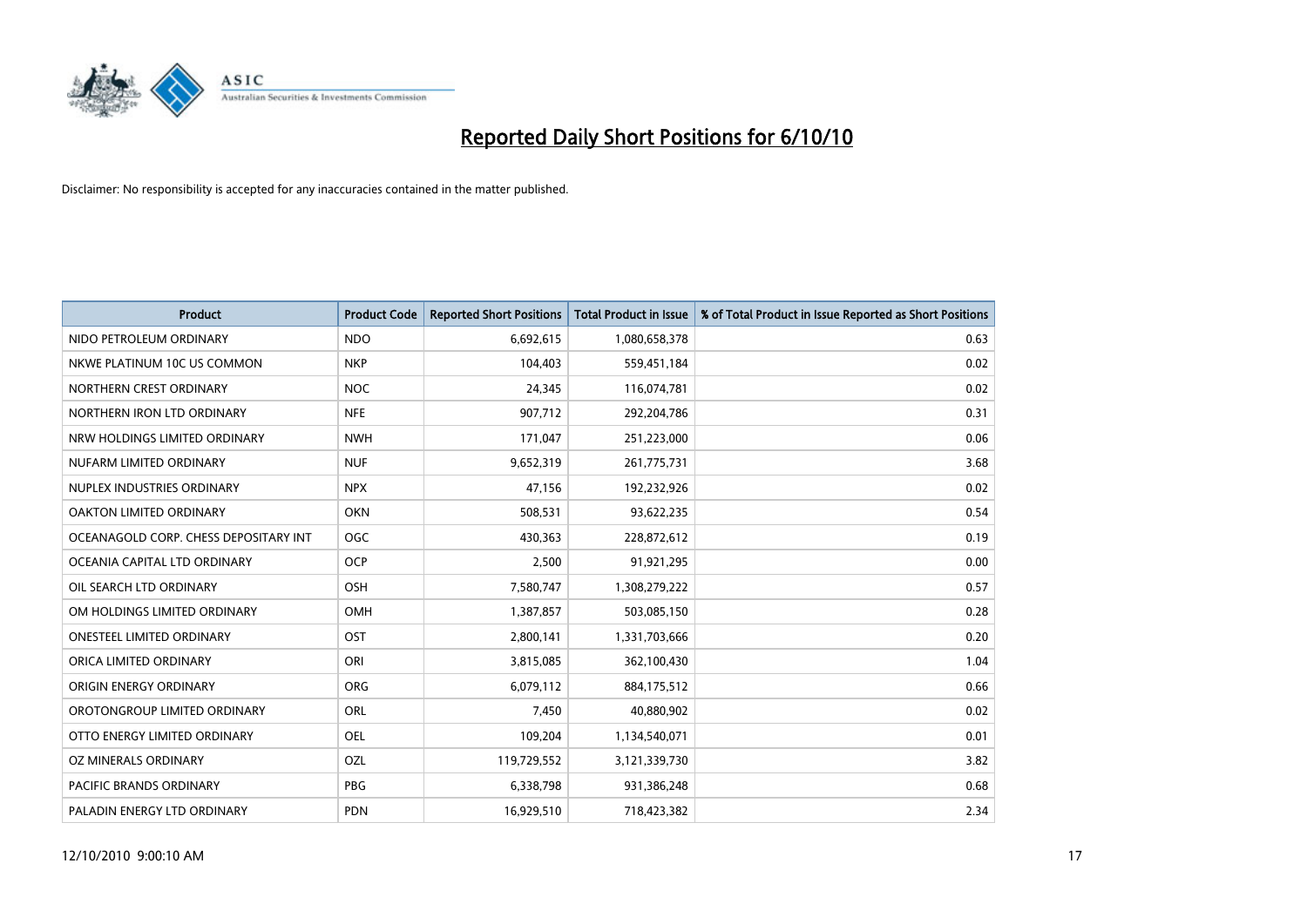

| <b>Product</b>                          | <b>Product Code</b> | <b>Reported Short Positions</b> | <b>Total Product in Issue</b> | % of Total Product in Issue Reported as Short Positions |
|-----------------------------------------|---------------------|---------------------------------|-------------------------------|---------------------------------------------------------|
| PAN PACIFIC PETROL. ORDINARY            | PPP                 | 14                              | 588,612,110                   | 0.00                                                    |
| PANAUST LIMITED ORDINARY                | <b>PNA</b>          | 9,648,028                       | 2,954,125,529                 | 0.32                                                    |
| PANORAMIC RESOURCES ORDINARY            | PAN                 | 496,530                         | 205,587,842                   | 0.24                                                    |
| PAPERLINX LIMITED ORDINARY              | <b>PPX</b>          | 16,475,968                      | 603,580,761                   | 2.72                                                    |
| PAPERLINX SPS TRUST STEP UP PERP. PREF. | <b>PXUPA</b>        | 5,000                           | 2,850,000                     | 0.18                                                    |
| PATTIES FOODS LTD ORDINARY              | PFL                 |                                 | 138,908,853                   | 0.00                                                    |
| PEAK RESOURCES ORDINARY                 | <b>PEK</b>          | 645,000                         | 115,128,052                   | 0.56                                                    |
| PEET LIMITED ORDINARY                   | <b>PPC</b>          | 126,000                         | 300,681,486                   | 0.04                                                    |
| PENINSULA MINERALS ORDINARY             | <b>PEN</b>          | 5,000                           | 1,633,103,715                 | 0.00                                                    |
| PERILYA LIMITED ORDINARY                | PEM                 | 466,098                         | 526,075,563                   | 0.09                                                    |
| PERPETUAL LIMITED ORDINARY              | <b>PPT</b>          | 2,454,952                       | 43,692,215                    | 5.61                                                    |
| PERSEUS MINING LTD ORDINARY             | PRU                 | 318,982                         | 421,307,088                   | 0.08                                                    |
| PETSEC ENERGY ORDINARY                  | <b>PSA</b>          | 223,332                         | 231,283,622                   | 0.10                                                    |
| PHARMAXIS LTD ORDINARY                  | <b>PXS</b>          | 1,081,401                       | 225,764,934                   | 0.48                                                    |
| PHOTON GROUP LTD ORDINARY               | <b>PGA</b>          | 535,476                         | 1,540,062,626                 | 0.04                                                    |
| PIKE RIVER COAL ORDINARY                | <b>PRC</b>          | 356,320                         | 405,301,433                   | 0.09                                                    |
| PLATINUM ASSET ORDINARY                 | <b>PTM</b>          | 3,913,394                       | 561,347,878                   | 0.68                                                    |
| PLATINUM AUSTRALIA ORDINARY             | <b>PLA</b>          | 5,391,046                       | 321,130,521                   | 1.67                                                    |
| PLATINUM CAPITAL LTD ORDINARY           | <b>PMC</b>          |                                 | 163,732,888                   | 0.00                                                    |
| PMP LIMITED ORDINARY                    | <b>PMP</b>          | 1,710,807                       | 335,338,483                   | 0.51                                                    |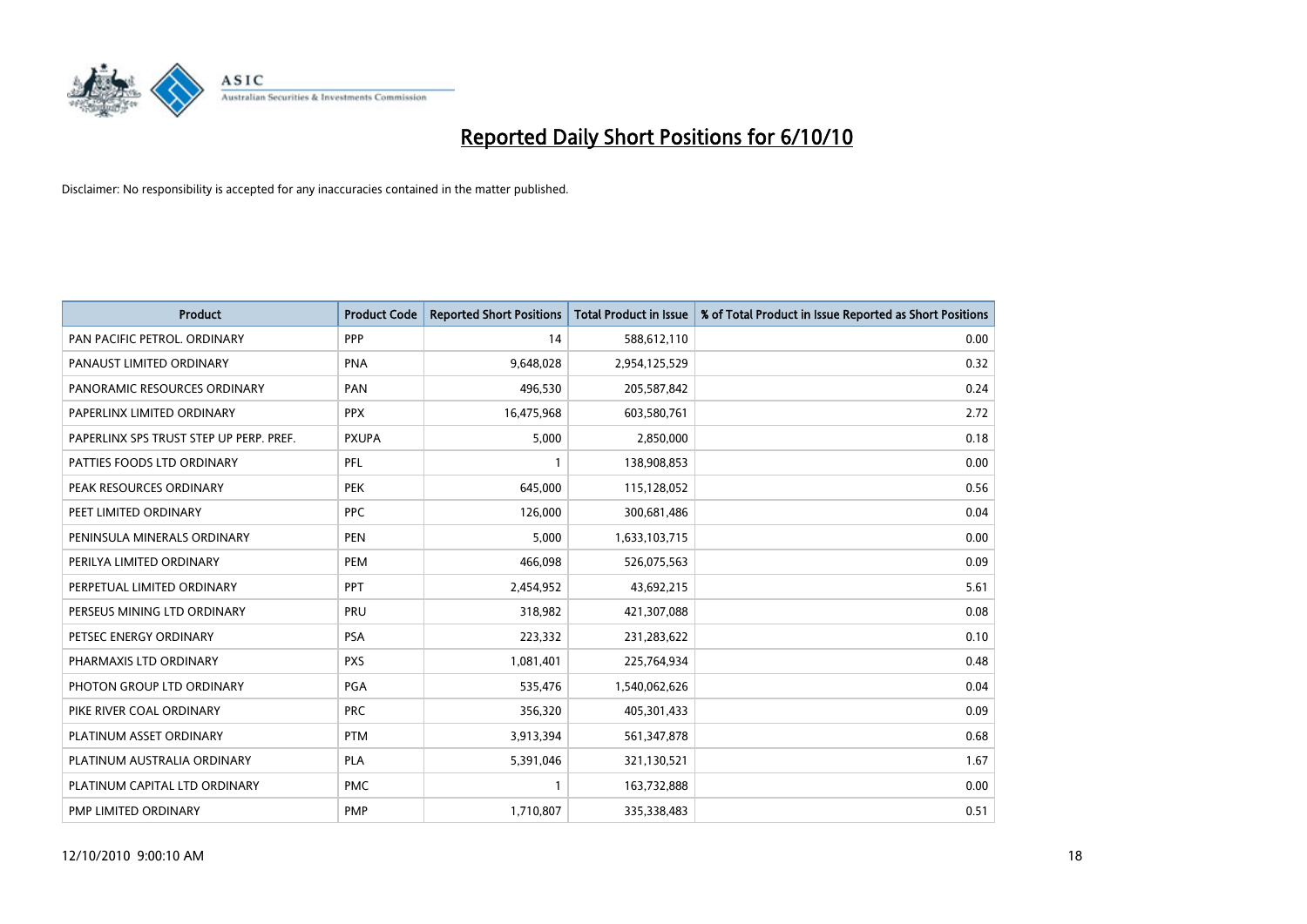

| <b>Product</b>                       | <b>Product Code</b> | <b>Reported Short Positions</b> | <b>Total Product in Issue</b> | % of Total Product in Issue Reported as Short Positions |
|--------------------------------------|---------------------|---------------------------------|-------------------------------|---------------------------------------------------------|
| PORT BOUVARD LIMITED ORDINARY        | PBD                 | 6.754                           | 593,868,295                   | 0.00                                                    |
| PREMIER INVESTMENTS ORDINARY         | <b>PMV</b>          | 167,826                         | 155,030,045                   | 0.11                                                    |
| PRIMARY HEALTH CARE ORDINARY         | <b>PRY</b>          | 10,912,897                      | 491,484,342                   | 2.21                                                    |
| PRIME INFR GROUP. STAPLED SECURITIES | PIH                 | 214,904                         | 351,776,795                   | 0.06                                                    |
| PRIME MEDIA GRP LTD ORDINARY         | <b>PRT</b>          | 2                               | 366,330,303                   | 0.00                                                    |
| PRIMEAG AUSTRALIA ORDINARY           | PAG                 | 311,454                         | 150,569,976                   | 0.21                                                    |
| PROGEN PHARMACEUTIC ORDINARY         | PGL                 | 151,596                         | 24,709,097                    | 0.61                                                    |
| PROGRAMMED ORDINARY                  | <b>PRG</b>          | 355,233                         | 118,169,908                   | 0.30                                                    |
| <b>PSIVIDA CORP CDI 1:1</b>          | <b>PVA</b>          | 2,000                           | 7,821,140                     | 0.03                                                    |
| <b>OANTAS AIRWAYS ORDINARY</b>       | OAN                 | 29,230,455                      | 2,265,123,620                 | 1.29                                                    |
| OBE INSURANCE GROUP ORDINARY         | <b>QBE</b>          | 23,188,023                      | 1,035,105,846                 | 2.24                                                    |
| RAMELIUS RESOURCES ORDINARY          | <b>RMS</b>          | 37,248                          | 291,208,795                   | 0.01                                                    |
| RAMSAY HEALTH CARE ORDINARY          | <b>RHC</b>          | 2,082,793                       | 202,081,252                   | 1.00                                                    |
| RANGE RESOURCES LTD ORDINARY         | <b>RRS</b>          | 1,250,000                       | 1,162,167,306                 | 0.11                                                    |
| <b>RCR TOMLINSON ORDINARY</b>        | <b>RCR</b>          | 68.067                          | 131,985,172                   | 0.05                                                    |
| <b>REA GROUP ORDINARY</b>            | <b>REA</b>          | 106,568                         | 128,439,366                   | 0.07                                                    |
| <b>RED FORK ENERGY ORDINARY</b>      | <b>RFE</b>          | 7,696                           | 139,535,000                   | 0.01                                                    |
| REDFLEX HOLDINGS ORDINARY            | <b>RDF</b>          | 2,052                           | 110,010,757                   | 0.00                                                    |
| REED RESOURCES LTD ORDINARY          | <b>RDR</b>          | 268,205                         | 192,271,768                   | 0.14                                                    |
| REGIS RESOURCES ORDINARY             | <b>RRL</b>          | 229,963                         | 423,878,034                   | 0.05                                                    |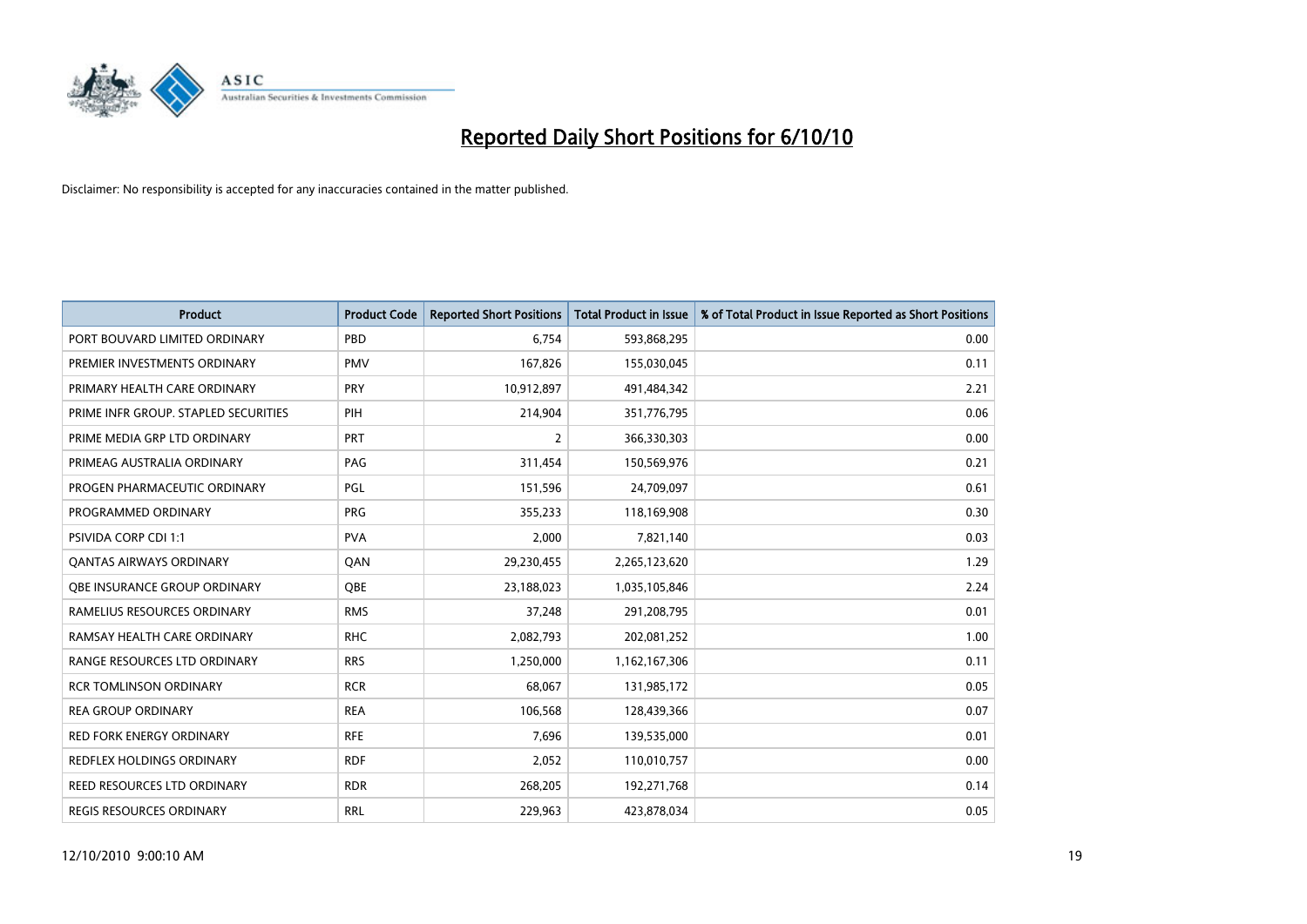

| <b>Product</b>                      | <b>Product Code</b> | <b>Reported Short Positions</b> | Total Product in Issue | % of Total Product in Issue Reported as Short Positions |
|-------------------------------------|---------------------|---------------------------------|------------------------|---------------------------------------------------------|
| RESMED INC CDI 10:1                 | <b>RMD</b>          | 2,601,108                       | 1,516,163,980          | 0.17                                                    |
| <b>RESOLUTE MINING ORDINARY</b>     | <b>RSG</b>          | 1,187,552                       | 397,219,981            | 0.30                                                    |
| <b>RESOURCE GENERATION ORDINARY</b> | <b>RES</b>          | 157,911                         | 182,680,530            | 0.09                                                    |
| RETAIL FOOD GROUP ORDINARY          | <b>RFG</b>          | 60,277                          | 106,680,807            | 0.06                                                    |
| REVERSE CORP LIMITED ORDINARY       | <b>REF</b>          | 25,141                          | 92,382,175             | 0.03                                                    |
| REX MINERALS LIMITED ORDINARY       | <b>RXM</b>          | 8,141                           | 115,199,460            | 0.01                                                    |
| <b>RHG LIMITED ORDINARY</b>         | <b>RHG</b>          | 13,020                          | 318,745,978            | 0.00                                                    |
| <b>RIDLEY CORPORATION ORDINARY</b>  | <b>RIC</b>          | 62,578                          | 307,817,071            | 0.02                                                    |
| RIO TINTO LIMITED ORDINARY          | <b>RIO</b>          | 19,591,212                      | 606,831,240            | 3.19                                                    |
| <b>RIVERCITY MOTORWAY STAPLED</b>   | <b>RCY</b>          | 299,192                         | 957,010,115            | 0.03                                                    |
| RIVERSDALE MINING ORDINARY          | <b>RIV</b>          | 573,547                         | 236,033,688            | 0.22                                                    |
| ROBUST RESOURCES ORDINARY           | <b>ROL</b>          | 700                             | 65,108,110             | 0.00                                                    |
| ROC OIL COMPANY ORDINARY            | <b>ROC</b>          | 4,729,993                       | 713,154,560            | 0.65                                                    |
| SAI GLOBAL LIMITED ORDINARY         | SAI                 | 57,012                          | 197,847,390            | 0.02                                                    |
| SALMAT LIMITED ORDINARY             | <b>SLM</b>          | 63,353                          | 159,134,483            | 0.04                                                    |
| SAMSON OIL & GAS LTD ORDINARY       | SSN                 | 320,000                         | 1,663,929,592          | 0.02                                                    |
| SANDFIRE RESOURCES ORDINARY         | <b>SFR</b>          | 39,038                          | 131,534,760            | 0.03                                                    |
| <b>SANTOS LTD ORDINARY</b>          | <b>STO</b>          | 4,086,470                       | 832,586,723            | 0.46                                                    |
| SARACEN MINERAL ORDINARY            | SAR                 | 174,567                         | 491,984,749            | 0.03                                                    |
| SEDGMAN LIMITED ORDINARY            | <b>SDM</b>          | 450,933                         | 207,997,898            | 0.21                                                    |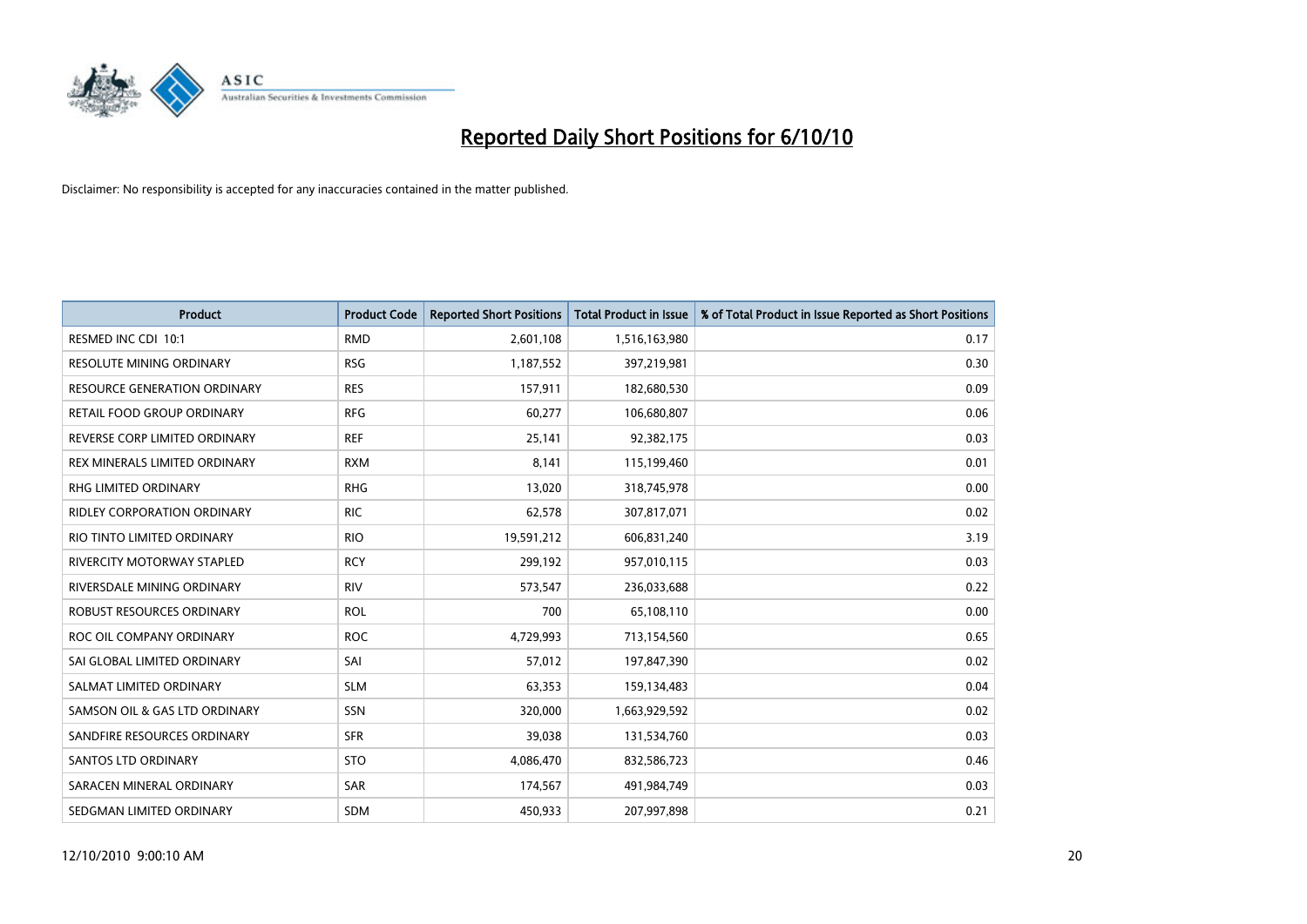

| <b>Product</b>                           | <b>Product Code</b> | <b>Reported Short Positions</b> | <b>Total Product in Issue</b> | % of Total Product in Issue Reported as Short Positions |
|------------------------------------------|---------------------|---------------------------------|-------------------------------|---------------------------------------------------------|
| <b>SEEK LIMITED ORDINARY</b>             | <b>SEK</b>          | 3,999,428                       | 336,584,488                   | 1.18                                                    |
| SELECT HARVESTS ORDINARY                 | SHV                 | 3,500                           | 55,667,043                    | 0.01                                                    |
| SENETAS CORPORATION ORDINARY             | <b>SEN</b>          | 756,999                         | 461,522,263                   | 0.16                                                    |
| SERVCORP LIMITED ORDINARY                | SRV                 | 104,655                         | 98,440,807                    | 0.10                                                    |
| SERVICE STREAM ORDINARY                  | <b>SSM</b>          | 344,663                         | 283,418,867                   | 0.12                                                    |
| SEVEN GROUP HOLDINGS ORDINARY            | <b>SVW</b>          | 939,001                         | 305,410,281                   | 0.31                                                    |
| SIGMA PHARMACEUTICAL ORDINARY            | <b>SIP</b>          | 8,724,306                       | 1,178,626,572                 | 0.74                                                    |
| SILEX SYSTEMS ORDINARY                   | <b>SLX</b>          | 197,133                         | 149,506,391                   | 0.13                                                    |
| SILVER LAKE RESOURCE ORDINARY            | <b>SLR</b>          | 94,950                          | 178,757,838                   | 0.05                                                    |
| SIMS METAL MGMT LTD ORDINARY             | SGM                 | 2,585,929                       | 203,993,432                   | 1.28                                                    |
| SINGAPORE TELECOMM. CHESS DEPOSITARY INT | SGT                 | 4,000,412                       | 391,702,434                   | 1.02                                                    |
| SKILLED GROUP LTD ORDINARY               | <b>SKE</b>          | 11,572                          | 190,738,408                   | 0.00                                                    |
| SKY CITY ENTERTAIN, ORDINARY             | <b>SKC</b>          | 11,954,591                      | 575,114,687                   | 2.08                                                    |
| <b>SKY NETWORK ORDINARY</b>              | <b>SKT</b>          | 919,140                         | 389,139,785                   | 0.24                                                    |
| SMS MANAGEMENT, ORDINARY                 | <b>SMX</b>          | 28,218                          | 67,182,500                    | 0.03                                                    |
| SONIC HEALTHCARE ORDINARY                | <b>SHL</b>          | 4,456,137                       | 388,429,875                   | 1.15                                                    |
| SOUL PATTINSON (W.H) ORDINARY            | SOL                 | 1,716                           | 238,640,580                   | 0.00                                                    |
| SP AUSNET STAPLED SECURITIES             | SPN                 | 7,889,154                       | 2,748,353,504                 | 0.27                                                    |
| SPARK INFRASTRUCTURE STAPLED SECURITIES  | SKI                 | 19,632,286                      | 1,031,911,394                 | 1.89                                                    |
| SPDR 200 FUND ETF UNITS                  | STW                 | 8                               | 57,228,081                    | 0.00                                                    |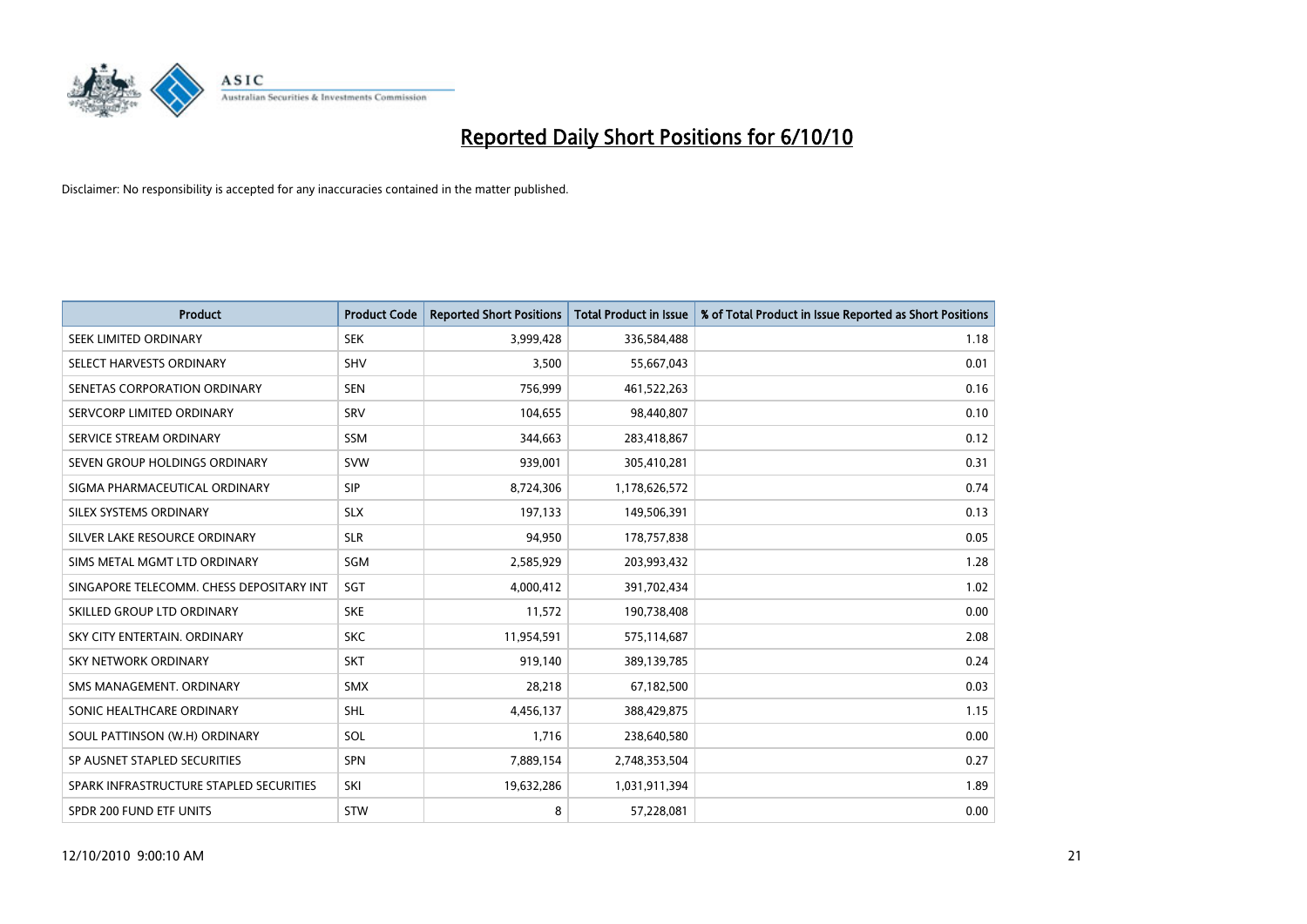

| <b>Product</b>                | <b>Product Code</b> | <b>Reported Short Positions</b> | <b>Total Product in Issue</b> | % of Total Product in Issue Reported as Short Positions |
|-------------------------------|---------------------|---------------------------------|-------------------------------|---------------------------------------------------------|
| SPECIALTY FASHION ORDINARY    | <b>SFH</b>          | 1,637,374                       | 190,964,693                   | 0.86                                                    |
| SPOTLESS GROUP LTD ORDINARY   | <b>SPT</b>          | 1,207,263                       | 259,309,656                   | 0.46                                                    |
| ST BARBARA LIMITED ORDINARY   | <b>SBM</b>          | 29,246,373                      | 1,953,668,407                 | 1.49                                                    |
| STAGING CONNECTIONS ORDINARY  | <b>STG</b>          | 2,917,189                       | 783,175,134                   | 0.37                                                    |
| STANMORE COAL LTD ORDINARY    | <b>SMR</b>          | 19,596                          | 40,457,345                    | 0.05                                                    |
| STH AMERICAN COR LTD ORDINARY | SAY                 | 9,200                           | 231,832,027                   | 0.00                                                    |
| STHN CROSS MEDIA ORDINARY     | <b>SXL</b>          | 96,689                          | 378,827,750                   | 0.02                                                    |
| STOCKLAND UNITS/ORD STAPLED   | SGP                 | 12,407,743                      | 2,383,036,717                 | 0.50                                                    |
| STRAITS RESOURCES ORDINARY    | SRL                 | 4,771,609                       | 255,203,613                   | 1.87                                                    |
| STW COMMUNICATIONS ORDINARY   | SGN                 | 198,020                         | 364,310,964                   | 0.05                                                    |
| SUNCORP-METWAY, ORDINARY      | <b>SUN</b>          | 4,539,451                       | 1,281,390,524                 | 0.33                                                    |
| SUNDANCE RESOURCES ORDINARY   | SDL                 | 17,933,553                      | 2,709,995,932                 | 0.65                                                    |
| SUNLAND GROUP LTD ORDINARY    | <b>SDG</b>          | 71,509                          | 251,107,692                   | 0.03                                                    |
| SUPER CHEAP AUTO GRP ORDINARY | SUL                 | 318,335                         | 127,890,079                   | 0.24                                                    |
| <b>SWICK MINING ORDINARY</b>  | <b>SWK</b>          | 1.548                           | 236,724,970                   | 0.00                                                    |
| SYMEX HOLDINGS ORDINARY       | <b>SYM</b>          | 6,633                           | 125,037,628                   | 0.01                                                    |
| TABCORP HOLDINGS LTD ORDINARY | <b>TAH</b>          | 7,839,650                       | 616,489,466                   | 1.25                                                    |
| TALENT2 INTERNATION ORDINARY  | <b>TWO</b>          | $\overline{7}$                  | 141,271,875                   | 0.00                                                    |
| TAP OIL LIMITED ORDINARY      | <b>TAP</b>          | 13,802                          | 156,485,921                   | 0.01                                                    |
| TASSAL GROUP LIMITED ORDINARY | <b>TGR</b>          | 3,695,968                       | 144,197,882                   | 2.55                                                    |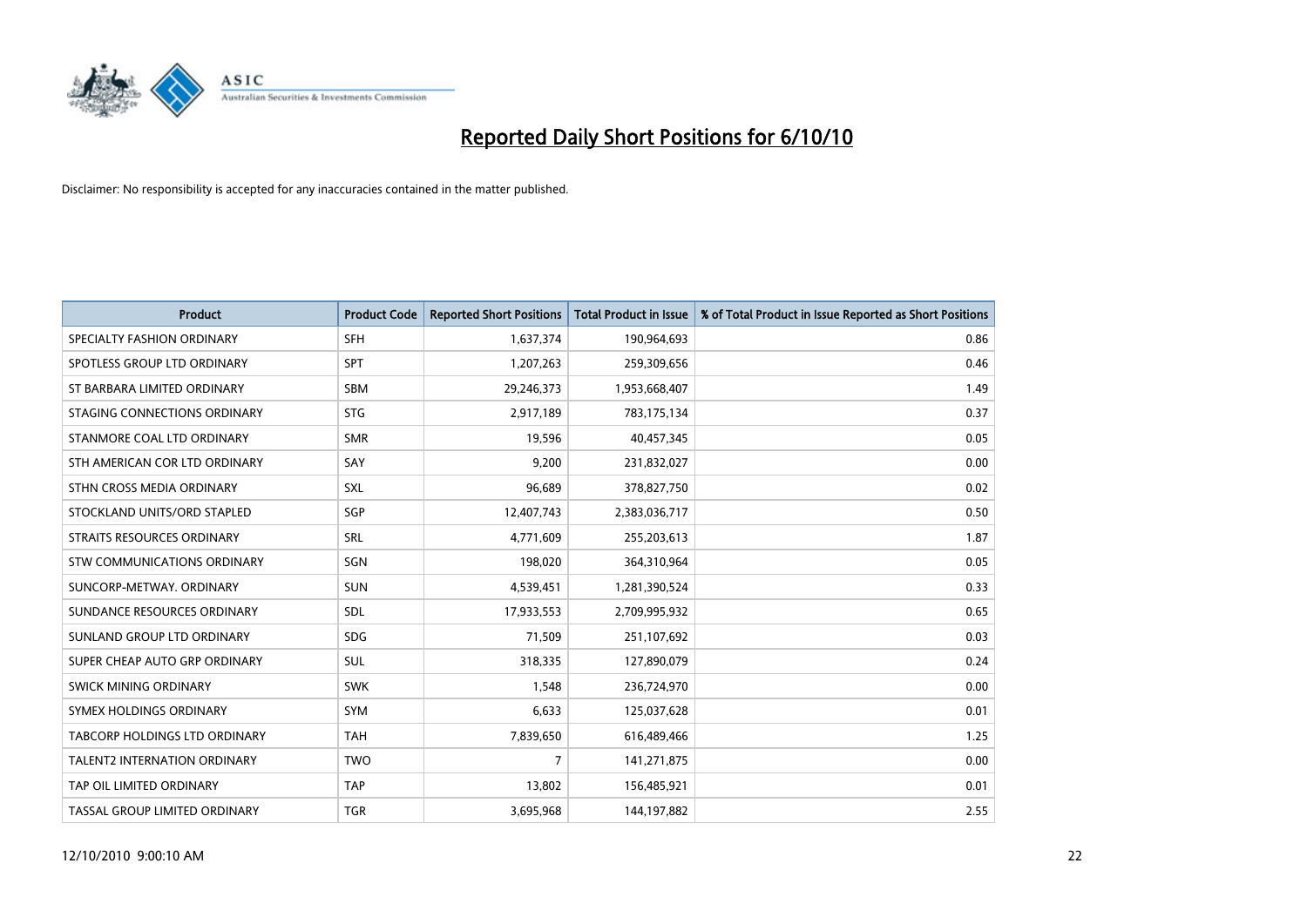

| <b>Product</b>                          | <b>Product Code</b> | <b>Reported Short Positions</b> | Total Product in Issue | % of Total Product in Issue Reported as Short Positions |
|-----------------------------------------|---------------------|---------------------------------|------------------------|---------------------------------------------------------|
| <b>TATTS GROUP LTD ORDINARY</b>         | <b>TTS</b>          | 7,190,077                       | 1,300,888,465          | 0.56                                                    |
| TELECOM CORPORATION ORDINARY            | <b>TEL</b>          | 31,173,782                      | 1,924,367,932          | 1.62                                                    |
| <b>TELSTRA CORPORATION, ORDINARY</b>    | <b>TLS</b>          | 11,615,379                      | 12,443,074,357         | 0.09                                                    |
| TEN NETWORK HOLDINGS ORDINARY           | <b>TEN</b>          | 2,976,014                       | 1,045,236,720          | 0.29                                                    |
| TFS CORPORATION LTD ORDINARY            | <b>TFC</b>          | 63,054                          | 227,360,909            | 0.02                                                    |
| THE REJECT SHOP ORDINARY                | <b>TRS</b>          | 28,596                          | 26,033,570             | 0.11                                                    |
| THOR MINING PLC CHESS DEPOSITARY        | <b>THR</b>          | 2,307                           | 245,247,701            | 0.00                                                    |
| THORN GROUP LIMITED ORDINARY            | <b>TGA</b>          | 2,361                           | 129,459,770            | 0.00                                                    |
| THUNDELARRA EXPLOR. ORDINARY            | <b>THX</b>          | 3,262                           | 150,948,481            | 0.00                                                    |
| TIMBERCORP LIMITED ORDINARY             | <b>TIM</b>          | 1,171,620                       | 352,071,429            | 0.33                                                    |
| <b>TISHMAN SPEYER UNITS</b>             | <b>TSO</b>          | 53,156                          | 338,440,904            | 0.01                                                    |
| TNG LIMITED ORDINARY                    | <b>TNG</b>          | 4,321                           | 258,055,076            | 0.00                                                    |
| TOLL HOLDINGS LTD ORDINARY              | <b>TOL</b>          | 13,467,238                      | 702,867,609            | 1.91                                                    |
| TORO ENERGY LIMITED ORDINARY            | <b>TOE</b>          | 78,182                          | 964,936,676            | 0.00                                                    |
| <b>TOWER AUSTRALIA ORDINARY</b>         | <b>TAL</b>          | 1,094,759                       | 415,928,881            | 0.25                                                    |
| <b>TOWER LIMITED ORDINARY</b>           | <b>TWR</b>          | 689,519                         | 260,631,787            | 0.26                                                    |
| <b>TOX FREE SOLUTIONS ORDINARY</b>      | <b>TOX</b>          | 101,922                         | 91,765,500             | 0.10                                                    |
| TPG TELECOM LIMITED ORDINARY            | <b>TPM</b>          | 1,076,038                       | 767,849,104            | 0.13                                                    |
| TRANSFIELD SERV INFR STAPLED SECURITIES | <b>TSI</b>          | 242,308                         | 434,862,971            | 0.06                                                    |
| TRANSFIELD SERVICES ORDINARY            | <b>TSE</b>          | 2,164,371                       | 441,350,229            | 0.49                                                    |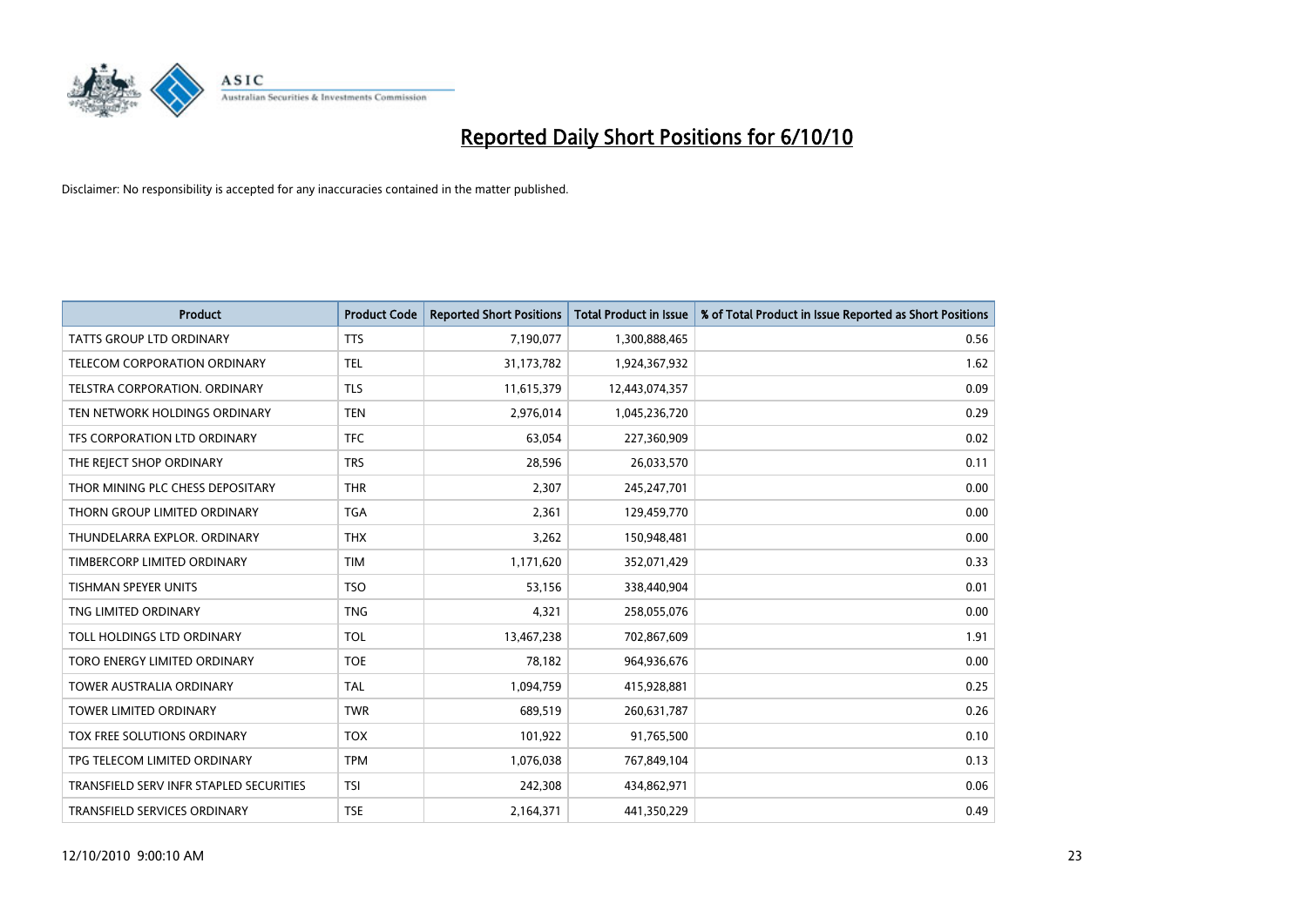

| <b>Product</b>                            | <b>Product Code</b> | <b>Reported Short Positions</b> | <b>Total Product in Issue</b> | % of Total Product in Issue Reported as Short Positions |
|-------------------------------------------|---------------------|---------------------------------|-------------------------------|---------------------------------------------------------|
| TRANSPACIFIC INDUST, ORDINARY             | <b>TPI</b>          | 14,023,086                      | 960,638,735                   | 1.45                                                    |
| TRANSURBAN GROUP TRIPLE STAPLED SEC.      | <b>TCL</b>          | 6,800,261                       | 1,441,290,633                 | 0.44                                                    |
| <b>TREASURY GROUP ORDINARY</b>            | <b>TRG</b>          | 180                             | 23,070,755                    | 0.00                                                    |
| TRINITY GROUP STAPLED SECURITIES          | <b>TCQ</b>          | 3,419                           | 231,701,539                   | 0.00                                                    |
| TROY RESOURCES NL ORDINARY                | <b>TRY</b>          | 46,277                          | 87,474,323                    | 0.05                                                    |
| UGL LIMITED ORDINARY                      | <b>UGL</b>          | 4,245,908                       | 165,928,705                   | 2.53                                                    |
| UNILIFE CORPORATION CDI 6:1               | <b>UNS</b>          | 118,010                         | 238,135,980                   | 0.04                                                    |
| UXC LIMITED ORDINARY                      | <b>UXC</b>          | 678,611                         | 305,789,718                   | 0.22                                                    |
| VALAD PROPERTY GROUP STAPLED US PROHIBIT. | <b>VPG</b>          | 4,330,465                       | 2,302,129,263                 | 0.18                                                    |
| <b>VDM GROUP LIMITED ORDINARY</b>         | <b>VMG</b>          | 11,116                          | 195,613,088                   | 0.01                                                    |
| <b>VENTURE MINERALS ORDINARY</b>          | <b>VMS</b>          | 6,500                           | 168, 163, 334                 | 0.00                                                    |
| <b>VILLAGE ROADSHOW LTD ORDINARY</b>      | <b>VRL</b>          | 682                             | 114,217,649                   | 0.00                                                    |
| VILLAGE ROADSHOW LTD 'A' CLASS PREFERENCE | <b>VRLPA</b>        | 19,559                          | 52,235,451                    | 0.04                                                    |
| <b>VIRGIN BLUE HOLDINGS ORDINARY</b>      | <b>VBA</b>          | 18,502,498                      | 2,209,126,568                 | 0.82                                                    |
| <b>VISION GROUP HLDGS ORDINARY</b>        | <b>VGH</b>          | 78,000                          | 72,671,765                    | 0.11                                                    |
| <b>VITA GROUP LTD ORDINARY</b>            | <b>VTG</b>          | 75,190                          | 142,499,800                   | 0.05                                                    |
| VITERRA INC CDI 1:1                       | <b>VTA</b>          | 75,659                          | 68,629,939                    | 0.11                                                    |
| <b>WAREHOUSE GROUP ORDINARY</b>           | <b>WHS</b>          | 302,724                         | 311,195,868                   | 0.10                                                    |
| <b>WATPAC LIMITED ORDINARY</b>            | <b>WTP</b>          | 7,570                           | 183,341,382                   | 0.00                                                    |
| <b>WDS LIMITED ORDINARY</b>               | <b>WDS</b>          | 23,203                          | 143,107,458                   | 0.02                                                    |